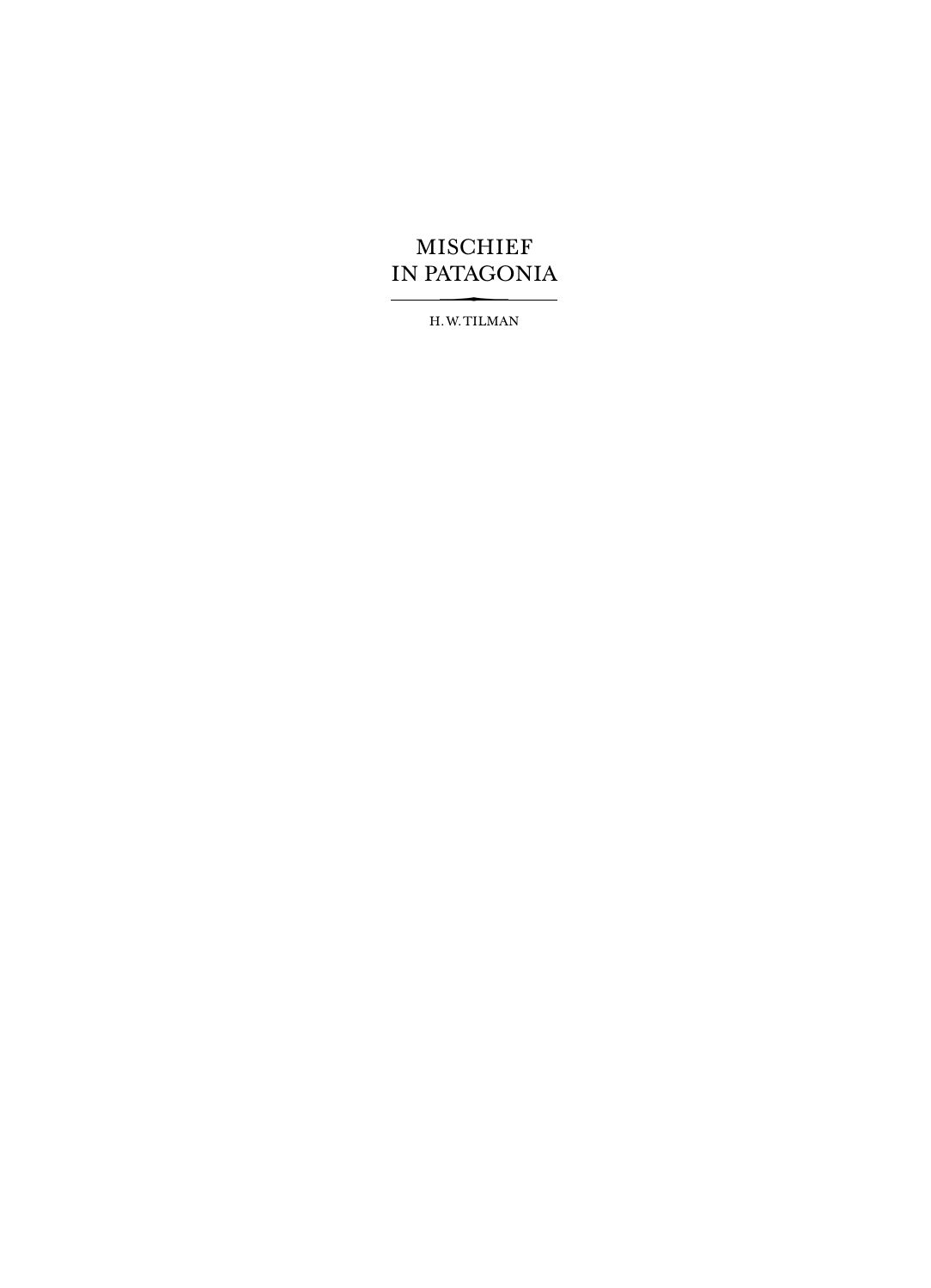

A picture of *Mischief* taken from the bowsprit: The oil drum on deck and the hills in the background seem to indicate that it was taken in the channels; on the other hand it is unlikely that in the channels one would see the prone figure (Procter) under the foot of the staysail sunning himself on deck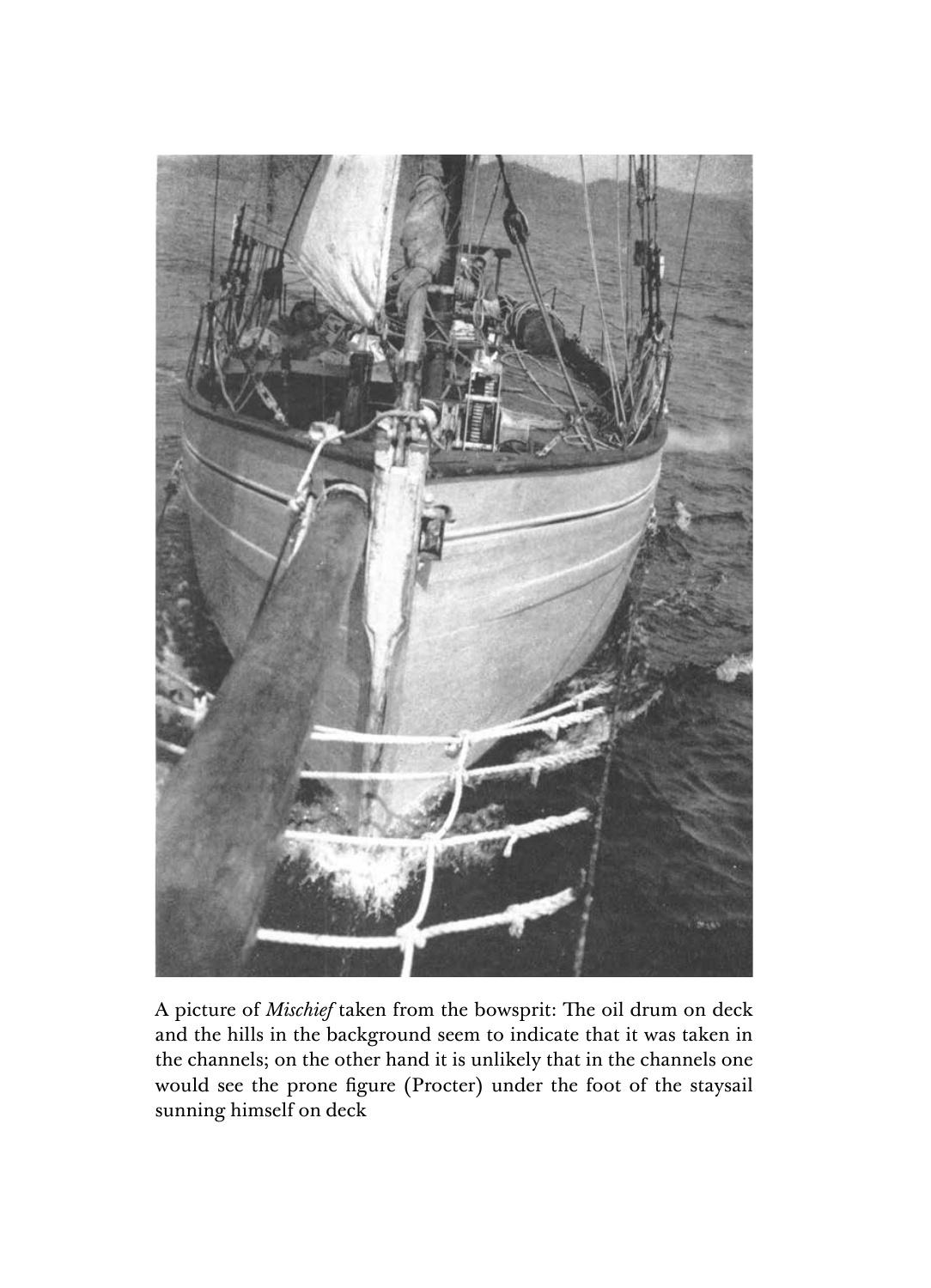# MISCHIEF IN PATAGONIA

H. W.TILMAN

<u>7</u>

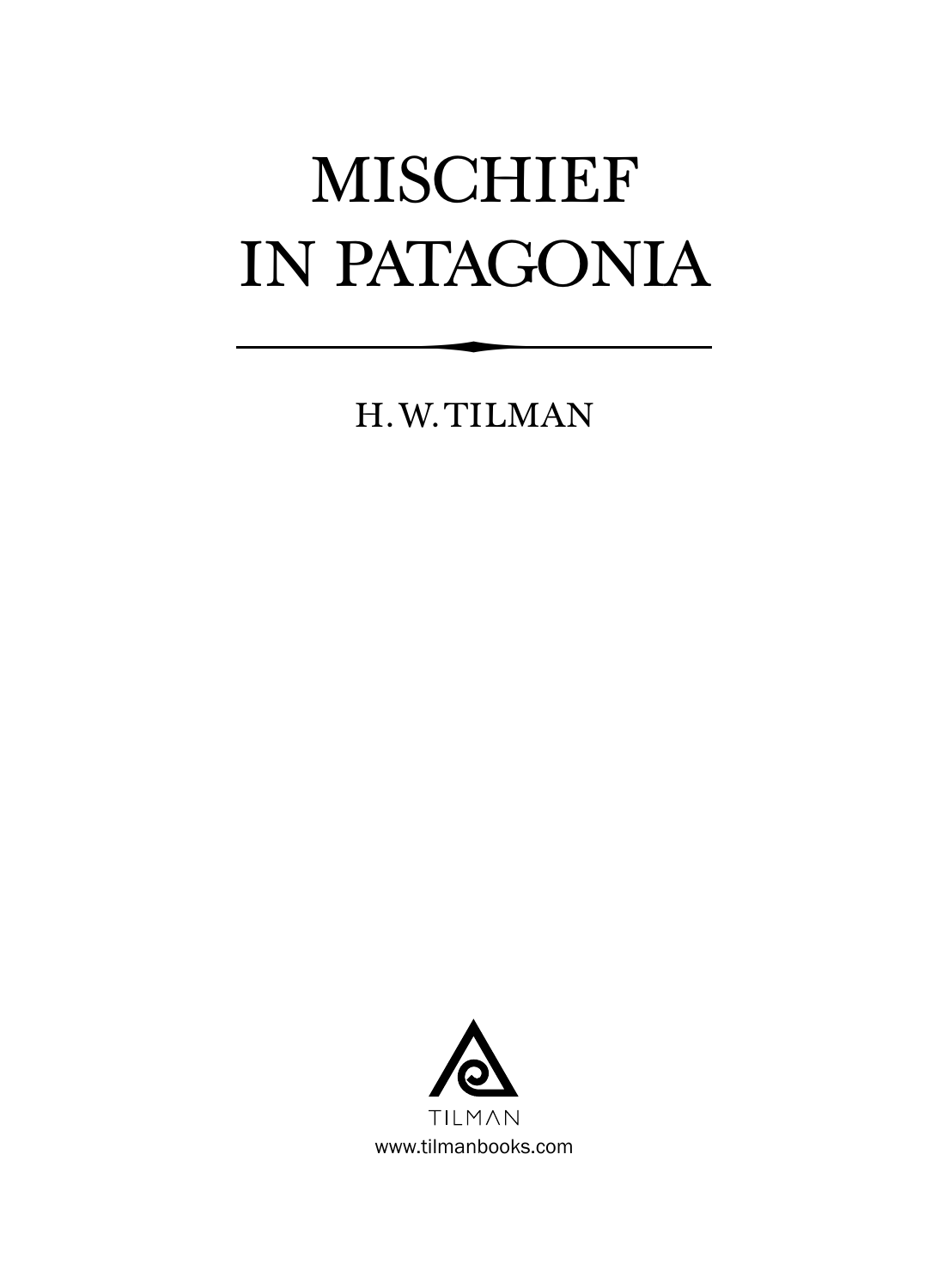First published 1957 by Cambridge University Press This edition published 2015 by Tilman Books www.tilmanbooks.com a joint venture by Lodestar Books www.lodestarbooks.com and Vertebrate Publishing www.v-publishing.com

Original text copyright © Simon Heyworth Davis 1957 Foreword copyright © Sir Robin Knox-Johnston 2015 Afterword copyright © Bob Comlay 2015

Cover design by Jane Beagley Vertebrate Graphics Ltd. www.v-graphics.co.uk

Lodestar Books has asserted its right to be identified as the Editor of this Work

> Series editor Dick Wynne Series researcher Bob Comlay

The publisher has made reasonable effort to locate the holders of copyright in the illustrations in this book, and will be pleased to hear from them regarding correct attribution in future editions

All rights reserved

A CIP catalogue record for this book is available from the British Library

ISBN 978-1-909461-16-1

Typeset in Baskerville from Storm Type Foundry Printed and bound by Pulsio, Bulgaria All papers used by Tilman Books are sourced responsibly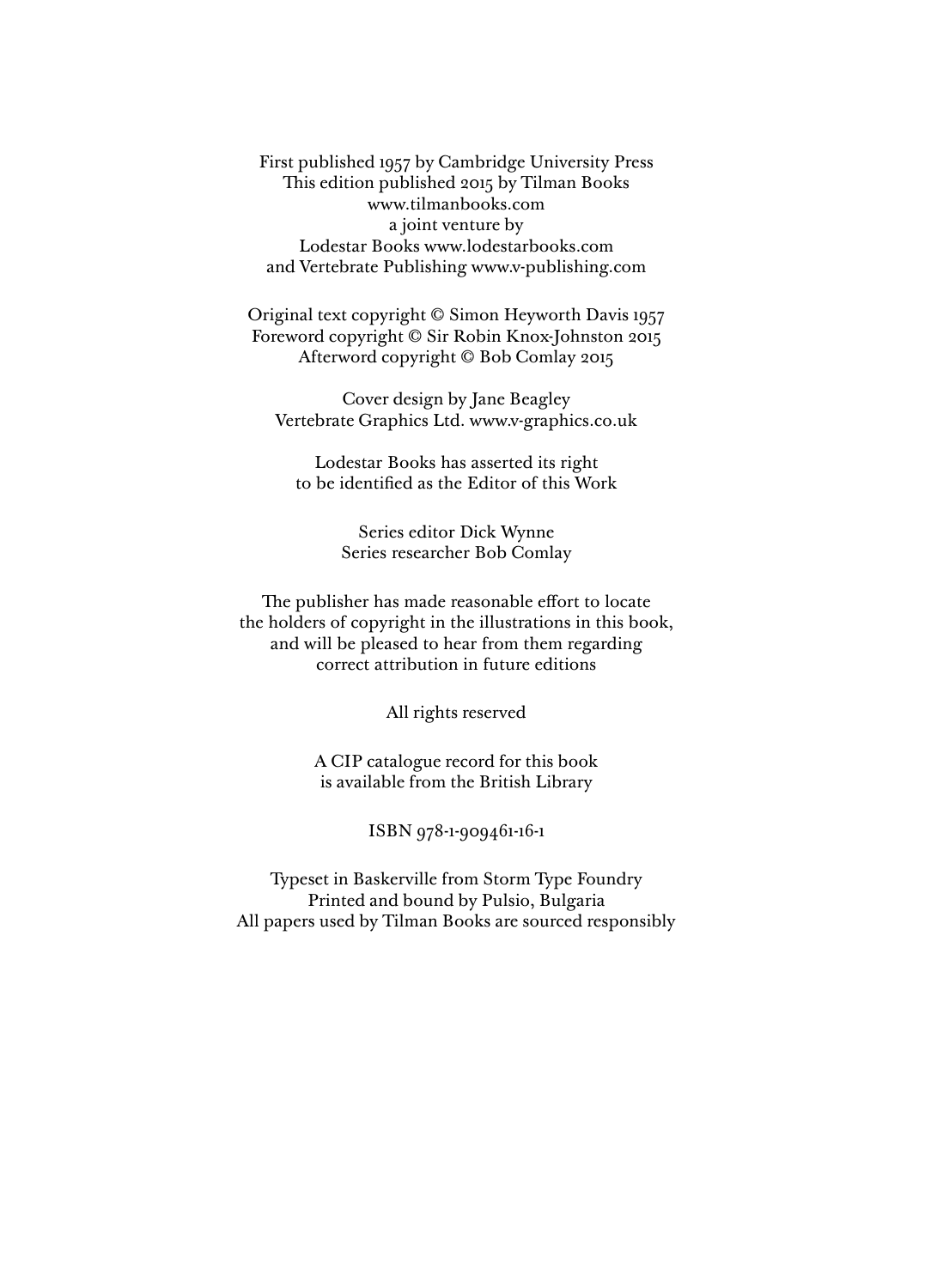# **Contents**

<u>772 - Johann Johann Johann Johann Johann Johann Johann Johann Johann Johann Johann Johann Johann Johann Johann Johann Johann Johann Johann Johann Johann Johann Johann Johann Johann Johann Johann Johann Johann Johann Johan</u>

|              | Foreword-Sir Robin Knox-Johnston       | 7   |
|--------------|----------------------------------------|-----|
|              | Preface                                | 13  |
| I            | A False Start                          | 15  |
| $\mathbf{I}$ | A Real Start                           | 27  |
| Ш            | The First Leg                          | 36  |
| IV           | The Long Haul                          | 45  |
| V            | The Magellan Straits                   | 59  |
| VI           | Punta Arenas                           | 72  |
| VII          | The Magellan Straits                   | 82  |
| VIII         | Into the Channels                      | 95  |
| IX           | Peel Inlet                             | 107 |
| X            | The Calvo Glacier                      | 121 |
| ΧI           | The Calvo Pass                         | 134 |
| XII          | Lake Argentino and Back                | 145 |
| XIII         | A Near Thing                           | 156 |
| XIV          | The Pacific                            | 162 |
| XV           | Valparaiso to the Panama Canal         | 171 |
| XVI          | <b>Rolling Home</b>                    | 185 |
|              | Record of earlier attempts             |     |
|              | to cross the ice-cap                   | 195 |
|              | Two Summers Before the Mast-Bob Comlay | 197 |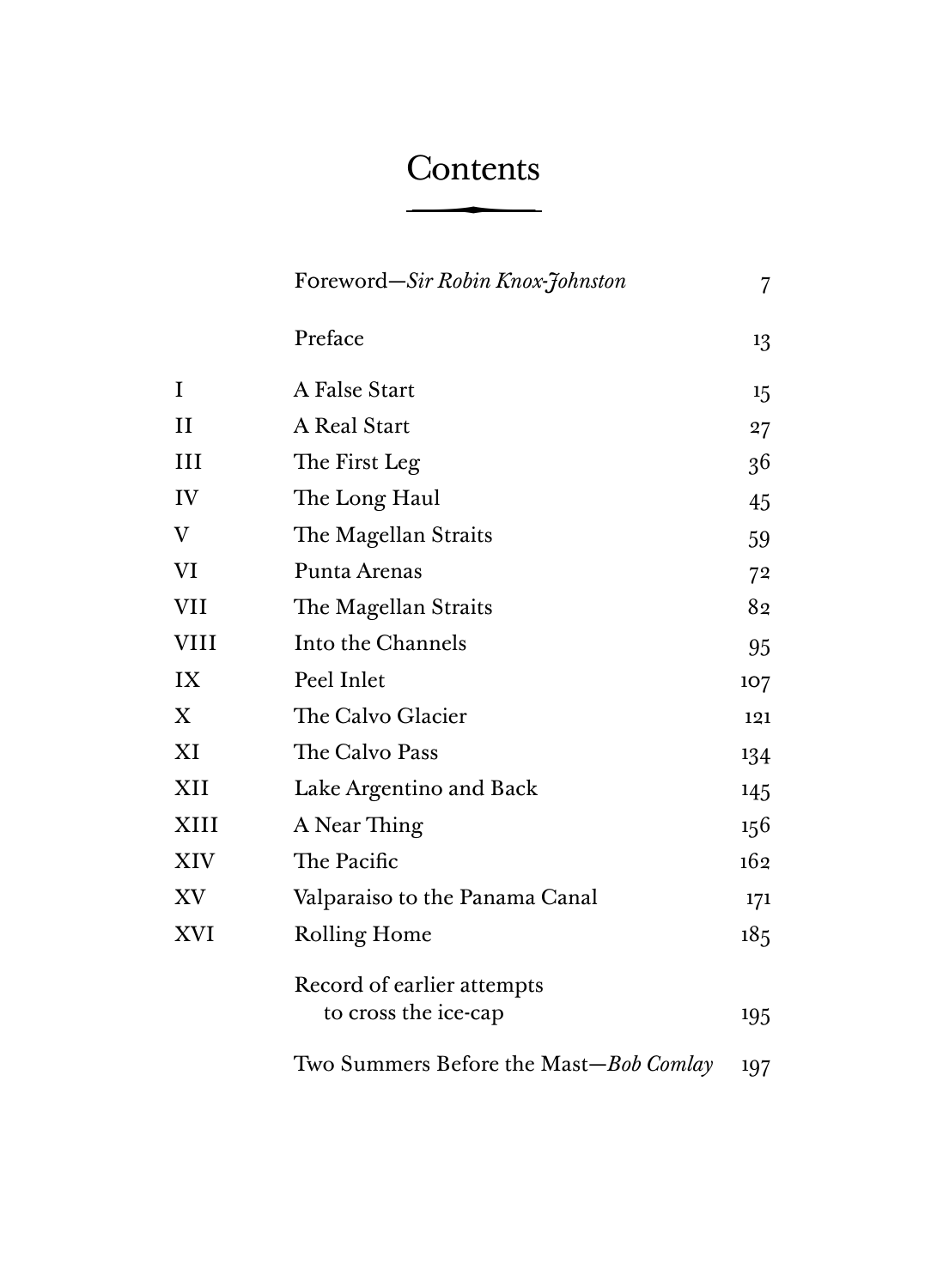# Photographs

| Mischief taken from the bowsprit                   | $\boldsymbol{2}$ |
|----------------------------------------------------|------------------|
| The twin staysails boomed out from the mast        | 51               |
| The 'frigorifico' in Gregory Bay                   | 64               |
| Punta Arenas                                       | 64               |
| Rounding Cape Froward                              | 85               |
| Off Cape Tamar near the western end of the Straits | 98               |
| Mischief anchored in Wodehouse Bay                 | 98               |
| In the fjords                                      | 109              |
| A 'wooding' party ashore in Peel Inlet             | 112              |
| Procter fending off small floes                    | 112              |
| The south-east end of Peel Inlet                   | 117              |
| The snout of the Calvo Glacier from the ship       | 117              |
| Charles and Jorge on the lower Calvo Glacier       | 124              |
| Looking across the lower Calvo                     | 127              |
| Looking back to the fjord                          | 130              |
| Looking north across the glacier from Camp V       | 130              |
| Camp VI and an unnamed peak                        | 135              |
| The rock buttress at the end of the rock ridge     | 140              |
| Looking north from Camp IX                         | 140              |
| The Bismarck Glacier in contact with the forest    | 143              |
| The tongue of the Bismarck Glacier                 | 148              |
| The friendly cormorant                             | 177              |
| John with a 'dorado' which he had just caught      | 177              |

# Maps

| General map of Chile and Argentine Patagonia | 14  |
|----------------------------------------------|-----|
| Peel Inlet and Calvo Glacier                 | 138 |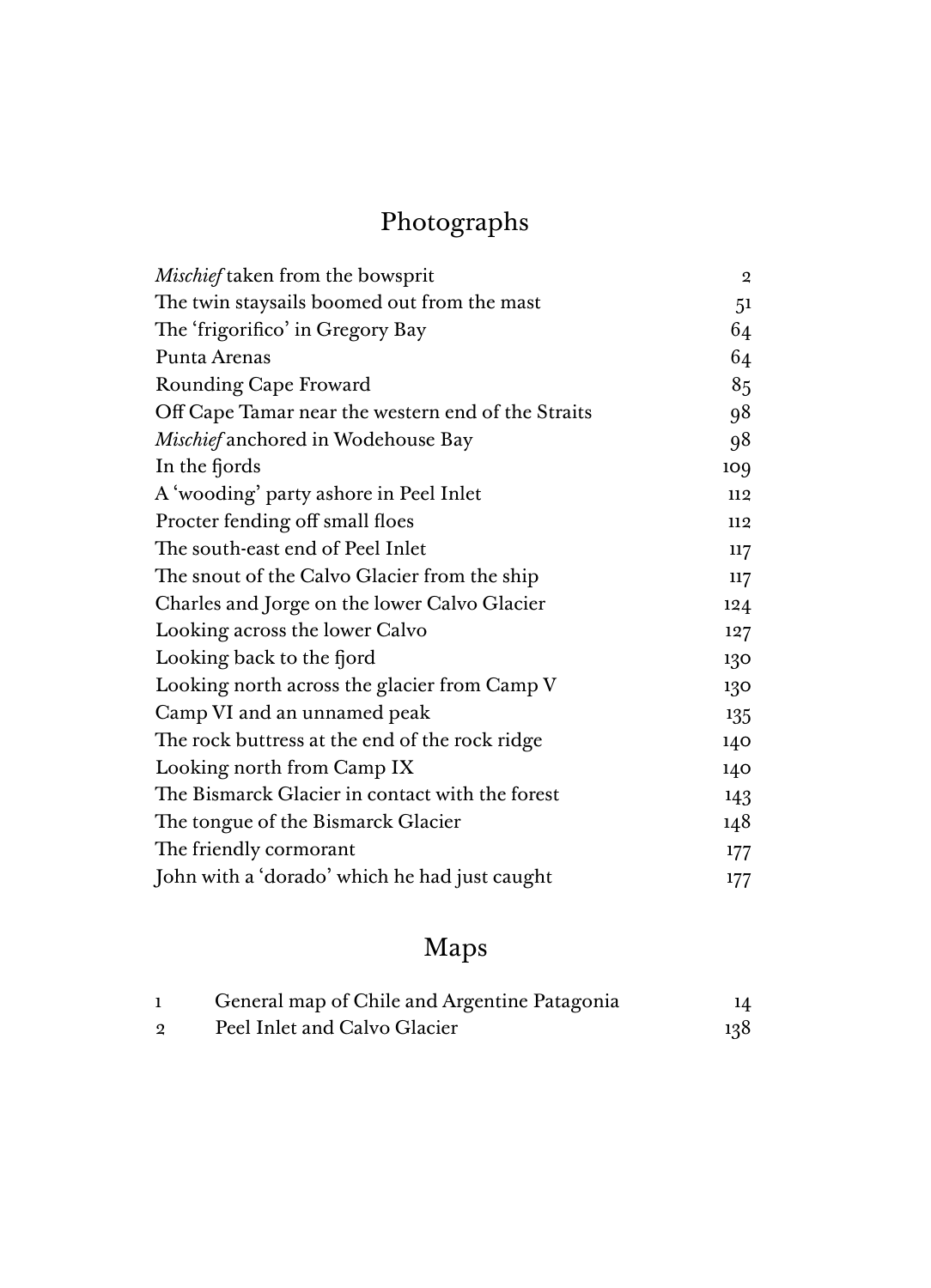### Foreword

# *Sir Robin Knox-Johnston* <u>772 - Johann Johann Johann Johann Johann Johann Johann Johann Johann Johann Johann Johann Johann Johann Johann Johann Johann Johann Johann Johann Johann Johann Johann Johann Johann Johann Johann Johann Johann Johann Johan</u>

Major Harold William 'Bill' Tilman CBE, DSO, MC and Bar,  $\mathbf I$  is without doubt one of the twentieth century's greatest adventurers. War hero, coffee planter in Kenya, mountaineer and eventually a sailor, he led a full life anyone with an adventurous spirit can only envy.

He was born in 1898, and as for so many of his generation, life after school was an immediate posting to the trenches in France where the Great War was raging. Despite winning two Military Crosses for gallantry by the time he was twenty years old, he survived the slaughter that killed so many of his young, teenaged contemporaries, and such awards are a clear indication of a courageous person who is willing to take risks.

The war eventually ground to an end leaving a young man, barely twenty years old, who had already lived a lifetime of experience, with the question of what to do with a future he had not fully expected to have. In his first book *Snow on the Equator* Tilman wrote:

To those who went to war straight from school and survived it, the problem of what to do afterwards was peculiarly difficult. A loss of three or four years upset preconceived plans, and while the war was in progress little thought was devoted to such questions. Not that there was no opportunity for such thinking, for there was ample time for that through solitary night watches at observation post or gun line; during periods of what was euphemistically called resting behind the lines; or, where most of us went sooner or later, in hospital. No, the reason was because making plans seemed rather a waste of time. Either the war would go on interminably, in which case one was already arranged for, or, in the other alternative, consolation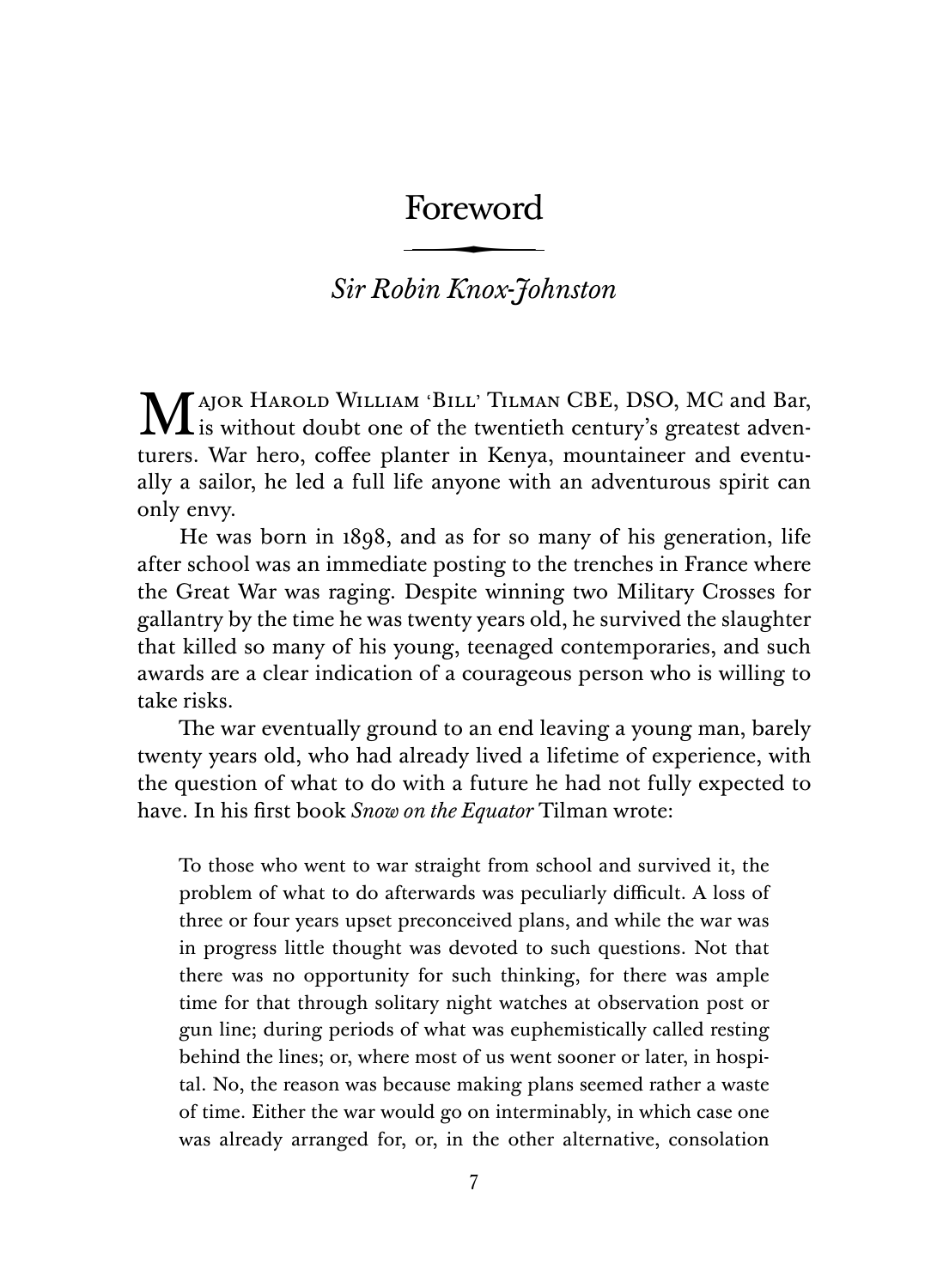might be found in the philosophy of Feeble, that 'He who dies this year is quit for the next.'

Fate made the decision for him, as he won a square mile of British East Africa, now Kenya, in a lottery for ex-servicemen. He settled down to coffee growing for the next twelve years, and might have continued if he had not met Eric Shipton, another coffee grower in that country, and was introduced to mountaineering. Over the next eight years the two made some of the greatest climbs of the decade, and in 1936 he achieved the first ascent of Nanda Devi, without oxygen, at 7816 metres the highest mountain yet climbed.

Tilman volunteered in the Second World War, spending time with Albanian and Italian partisans behind enemy lines, and earning a DSO for his services, but was back climbing with Shipton in Tibet by 1947. But by now the Himalaya were becoming crowded with expeditions of younger men who could reach greater heights than was possible for him as a fifty-year-old. However one suspects the real reason he looked for pastures new was that the Himalaya no longer appealed to a man who enjoyed the challenges of the wilderness, and exploring areas off the beaten track away from the crowds. He was a natural pathfinder and had always sought the excitement of seeing and climbing something for the first time. He decided to look further afield.

It was a conversation with a friend that led him towards the Patagonian Ice Cap at the foot of South America. Areas marked *Inesplorado* would have been irresistible to a man of Tilman's temperament—and he did not resist. His first problem was how to get there. He investigated taking a ship to Buenos Aires and crossing Argentina but discovered that was not possible for two or three years. And so he discovered the sea:

There is something in common between the arts of sailing and climbing. Each is intimately concerned with elemental things, which from time to time demand from men who practise those arts whatever selfreliance, prudence, and endurance they may have. The sea and the hills offer challenges to those who venture upon them, and in the acceptance of these and in meeting them as best he can lies the sailor's or mountaineer's reward. An essential difference is, perhaps, that the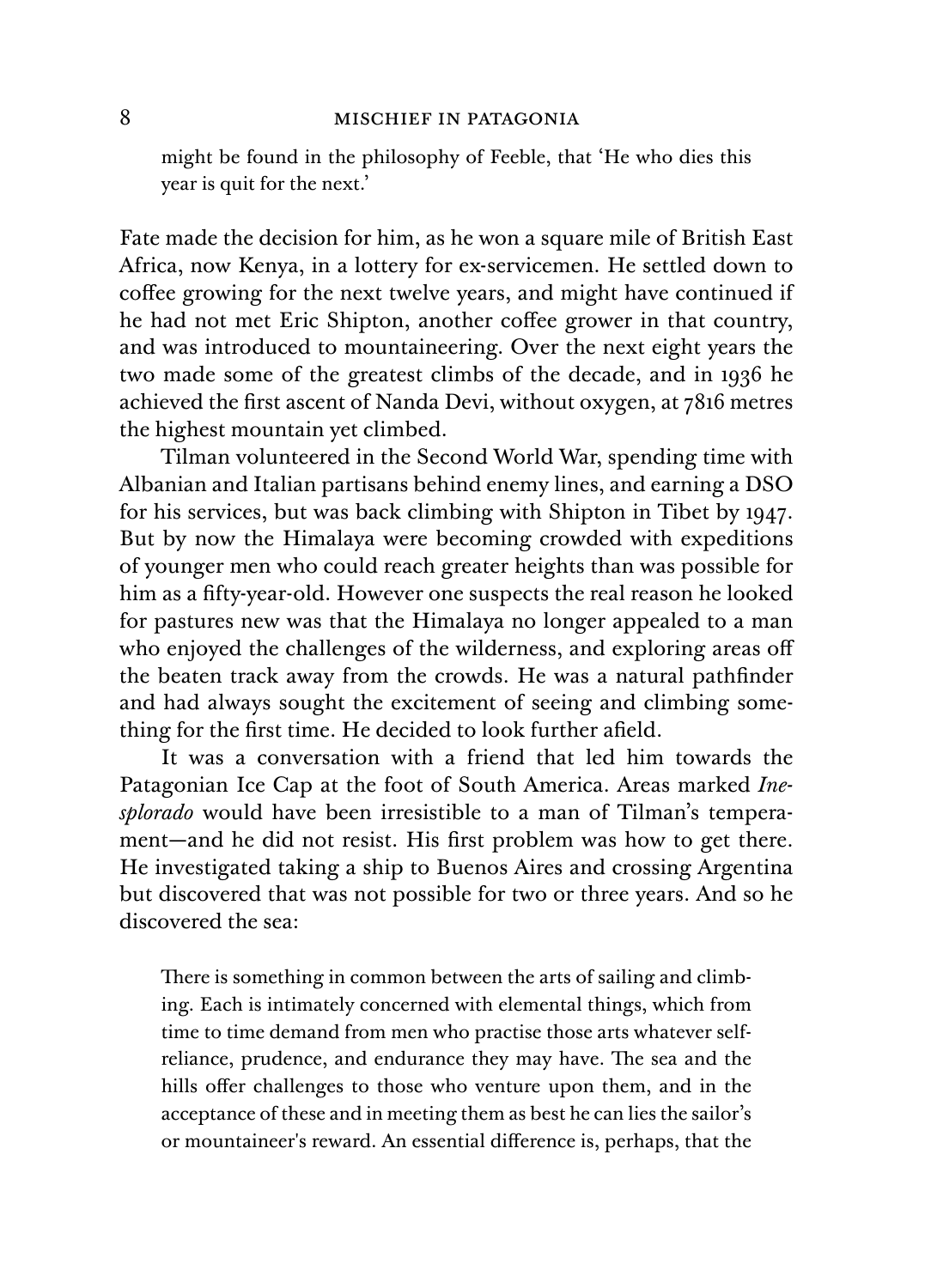#### FOREWORD 9

mountaineer usually accepts the challenge on his own terms, whereas once at sea the sailor has no say in the matter and in consequence may suffer more often the salutary and humbling emotion of fear.

Tilman decided to marry the two sports to achieve his objective. He bought a dinghy, sailed in it and on friends' boats to build up experience, and then bought a 1906 Bristol Channel Pilot Cutter called *Mischief*. These sturdy boats, built for racing to ships to provide pilots, are not the most manoeuvrable, but they were strong and cheap compared with the cost of a new yacht at that time. He refitted her in Palma, and arranged that the previous owner would sail her with him to South America, although he insisted on bringing along his wife. Tilman, who never married, gives the strong impression of being a misogynist, and an insult to the wife's cooking led to husband and wife leaving in Gibraltar, along with two other crew members. Now dangerously short of crew he realised that by the time he had found replacements it would be too late to sail to South America, and so resolved to sail to England and await the next sailing season. A wise decision as you don't go near Cape Horn in the southern winter in a small boat. He found a scratch crew who mutinied off Oporto and then with one or two friends who came out to join him he made a safe passage to Lymington. It was not the best introduction to voyaging and we will never know what caused crew to abandon the boat in such numbers, but crew can be difficult unless they are willing to give and take, and picking up bodies just to make up numbers is far from an ideal way to gather in a good crew, unless they are outnumbered by competent sailors to support the routine and discipline that is essential to the safe and happy running of a boat.

His voyage the next year to South America to cross the ice cap is one of the great sailing and exploration adventures. He describes the passage through the Magellan Strait in straightforward terms but, as those of us who have sailed in those channels know, it is a dangerous route with almost constant, cold adverse winds for the west-going vessel, of Force 7 or more. Despite this he achieved his objective and returned via the Panama Canal, a voyage of some 20,000 miles. In his amusing style of writing he describes the vicissitudes in a casual way that belies what he really achieved.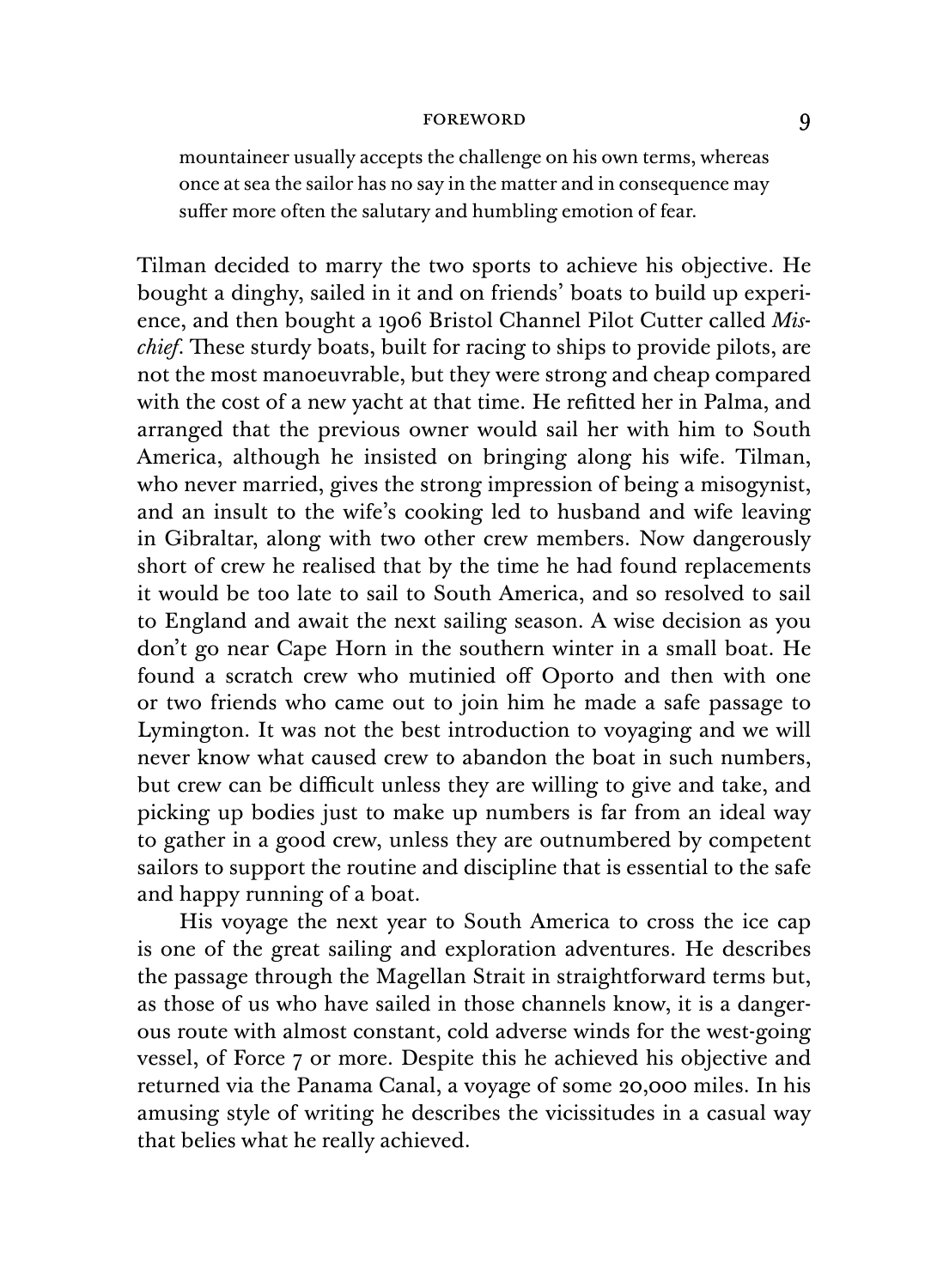I have never been sure whether Tilman was particularly hard on his crews or he just chose them badly. Such comments about a crew member as 'felt that a man with the unseamanlike habit of wearing gloves at night in summer in the Atlantic would not prosper on a voyage of this kind' indicate a rather unsympathetic attitude toward his crew's comfort, even if one might share his surprise.

The bars of the waterfront and the yacht clubs are full of people talking about their experience and planned adventures, but all too often these appear to be imagined more than achieved or achievable. There is a harsh difference between the imagined demands of a voyage to high latitudes and the reality of working a boat in cold and clammy or gale conditions in the days before satellites, when navigation and the boat's exact position were never easy or precise. Sailing in old boats does make greater demands on the willingness to accept discomfort, or deal with recurring equipment failures that sap sleep and stamina, and many of Tilman's crews appear to have found this reality more than they could accept.

The loss of *Mischief* off Jan Mayen Island in 1968 has often been put down to Tilman's poor seamanship and in a way it is hard to put it down to anything else. A proper lookout, although appointed, was not kept, and he should have hove to further away from the coast, but it is easy to be wise after the event. The Arctic is an unforgiving place to sail and this was a bad year for ice. Once the boat had been put ashore, where the necessary repairs could be made, she was at the mercy of the weather conditions, and strong winds and ice floating into the bay eventually caused further damage that made the planned tow to Norway a forlorn hope. The strenuous effort for more than two weeks after beaching the boat, to patch her up, get her afloat again and sail to Iceland where repairs could be made would discourage most people. It is in his efforts to repair and re-float his boat that Tilman is at his best.

*Sea Breeze*'s wreck off Angmagssalik on the east coast of Greenland is one of those nightmares every skipper wishes to avoid. In ice, engine failed, no wind, and the currents that push along the coast drifting the boat inexorably towards the rocky coast with no hope of rowing off: the conclusion was inevitable. Anchoring in that area is almost impossible. I tried it within the same fjord on one occasion but the drifting ice soon pushed our yacht so the anchor became trapped beneath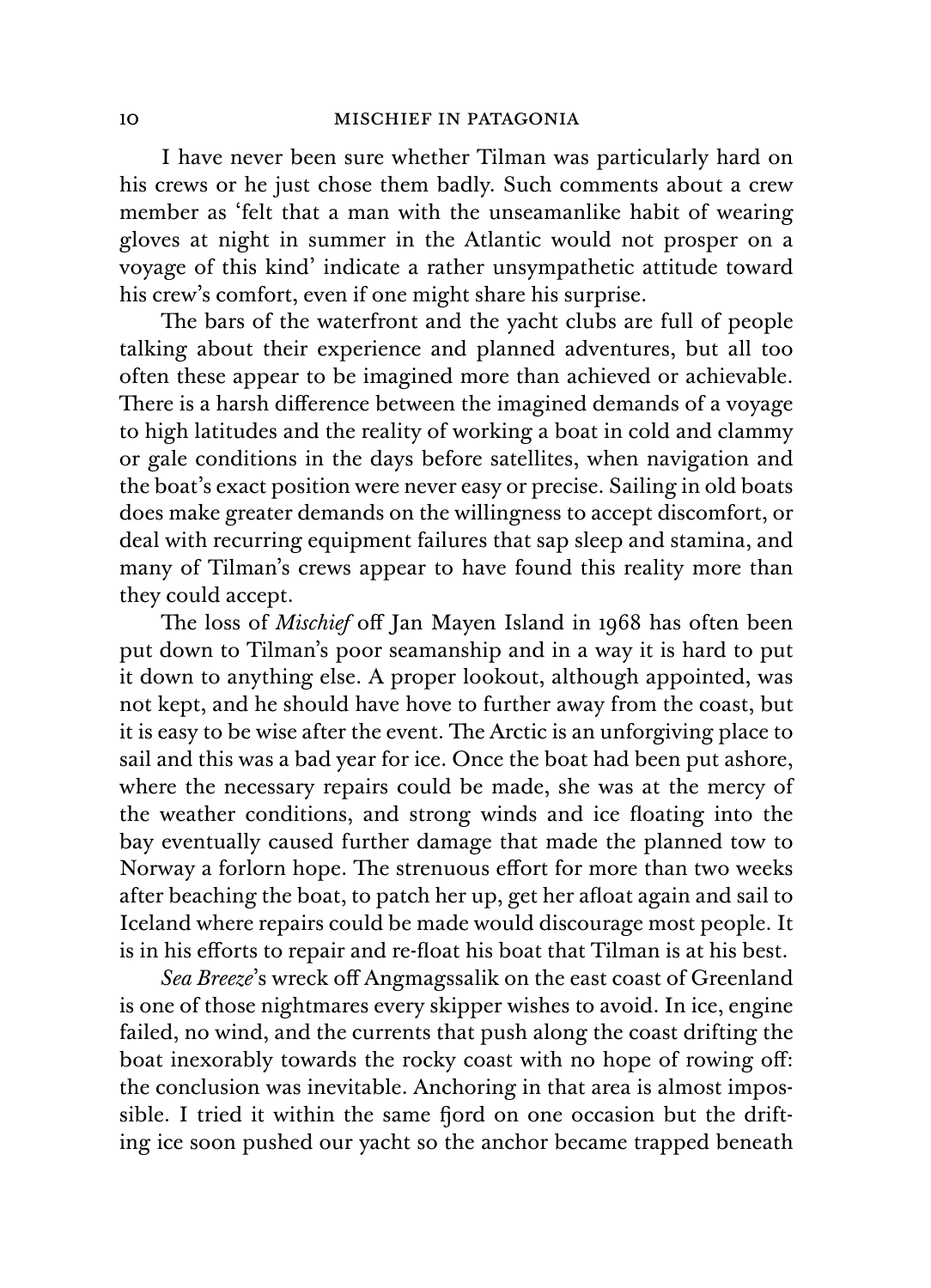#### FOREWORD 11

an ice flow, from which we extricated ourselves, using the motor, with great difficulty.

*Baroque*, yet another Bristol Channel Pilot Cutter, nearly suffered the same fate close to Angmagssalik in 1975. She survived but all but one of the crew abandoned the vessel at Reyjavik. Tilman got her back to Lymington the following year and sold her and that was his last voyage north.

It is a part of his restless character that Tilman actively sought the unfrequented areas of the world. He relished the opportunity to explore, and the dangers that are inevitable to the pathfinder just brought added spice to his life. That Tilman completed so many of his voyages successfully is a credit to his determination and his seamanship.

The arrival of GPS has closed forever the heroic era of expedition travel, whether on land or at sea. It has deprived the modern sailor of the satisfaction of making a good landfall by use of the sextant or dead reckoning, and of the hours spent nervously watching out for a landfall in thick fog with just a lead line to indicate a possible position. So it is perhaps hard for the sailors of today to imagine the extra care and doubt that were a part of the navigator's lot until the 1980s. Tilman's voyages have to be seen in the light of small elderly boats, reaching out to Polar areas infrequently visited and not accurately charted, and with crews of varied experience, and without any of the modern aids that are now taken for granted.

I first heard of Bill Tilman whilst at the same school in Hertfordshire, Berkhamsted Boys School, which he had attended forty years earlier. He was a famous Old Boy who was still mountaineering at the time. To me his attractions were the adventures he made in far off places, which distracted me as I studied and dreamed in the same buildings in which he had been educated. Sadly we never met, one of my great regrets, so I know him only through his writing. But his writing is so amusing and comfortable and its subject is the real classic adventure that is not readily available to us today.

RKJ *May 2015*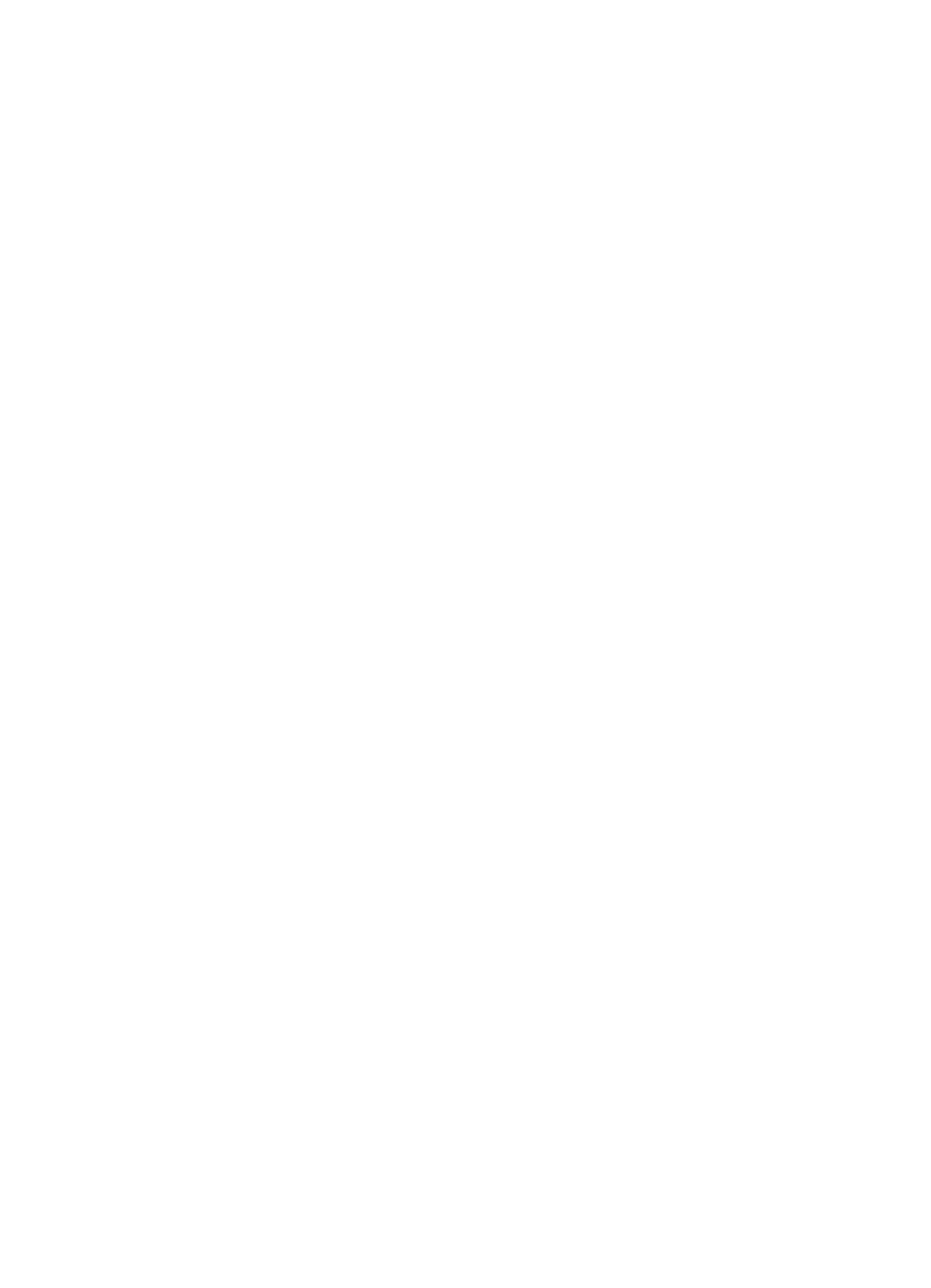## Preface

THE APPROACH TO ONE'S CHOSEN MOUNTAINS is sometimes as inter-**L** esting as the mountains themselves. Our approach to the mountains of Patagonia, by way of a sea voyage of some 10,000 miles, for the sake of traversing fifty miles of glacier, may seem a little long. So long that some readers may think there is an intolerable deal of sea, as it were, to but one halfpennyworth of mountain.

Once again I have to thank my old friend DrR. J.Perring for criticising and correcting my slovenly writing. Those errors in grammar or good taste that remain may be confidently attributed to the author who, like other men, sometimes takes advice in order to do the contrary.

On behalf of the crew as well as myself I should like to acknowledge here the kindness of those many friends in South America whose names are not mentioned in the text.

H.W.T. *Barmouth November 1956*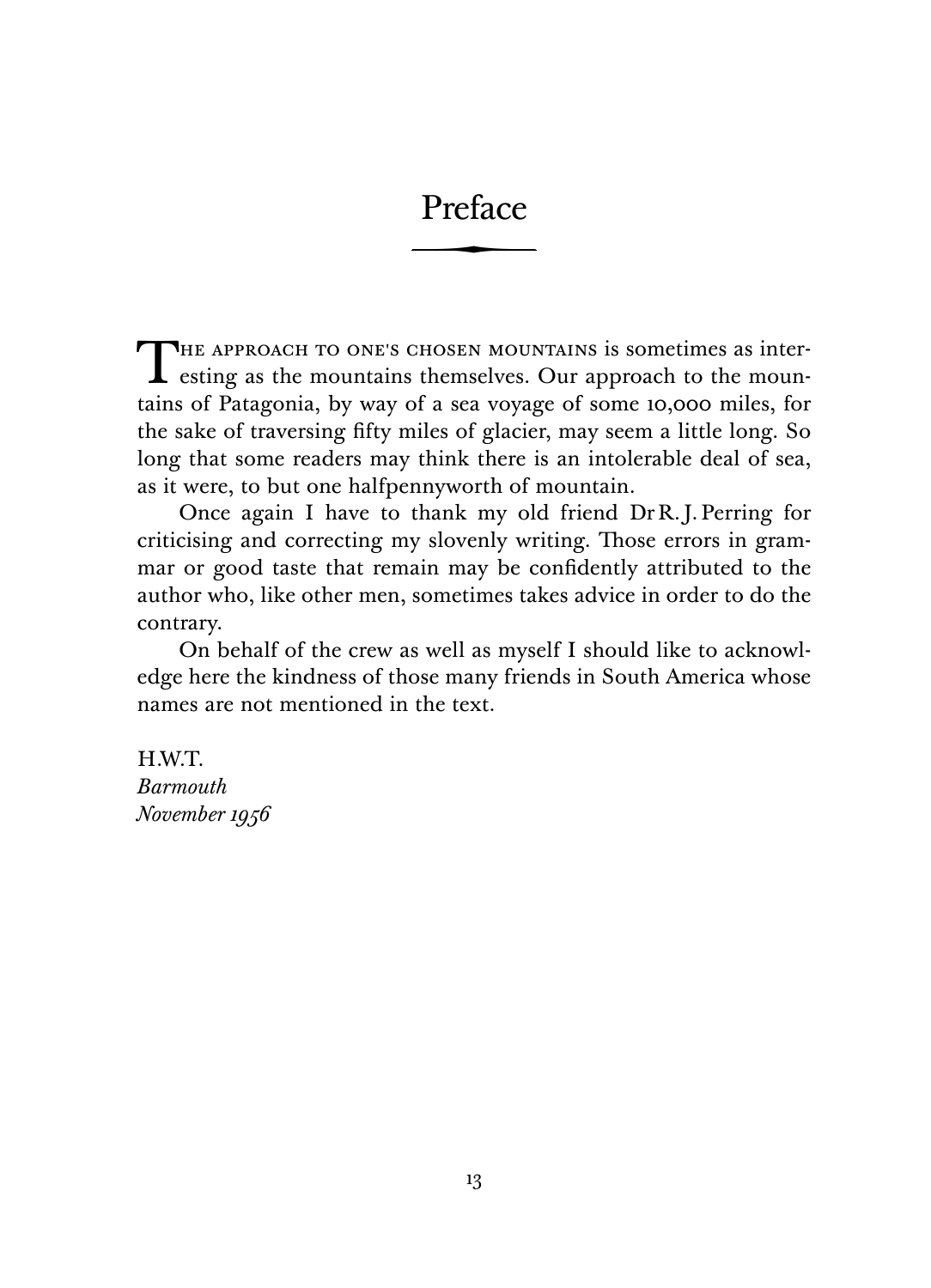

Map 1: General map of Chile and Argentine Patagonia *(Reproduced by permission of the Royal Geographical Society)*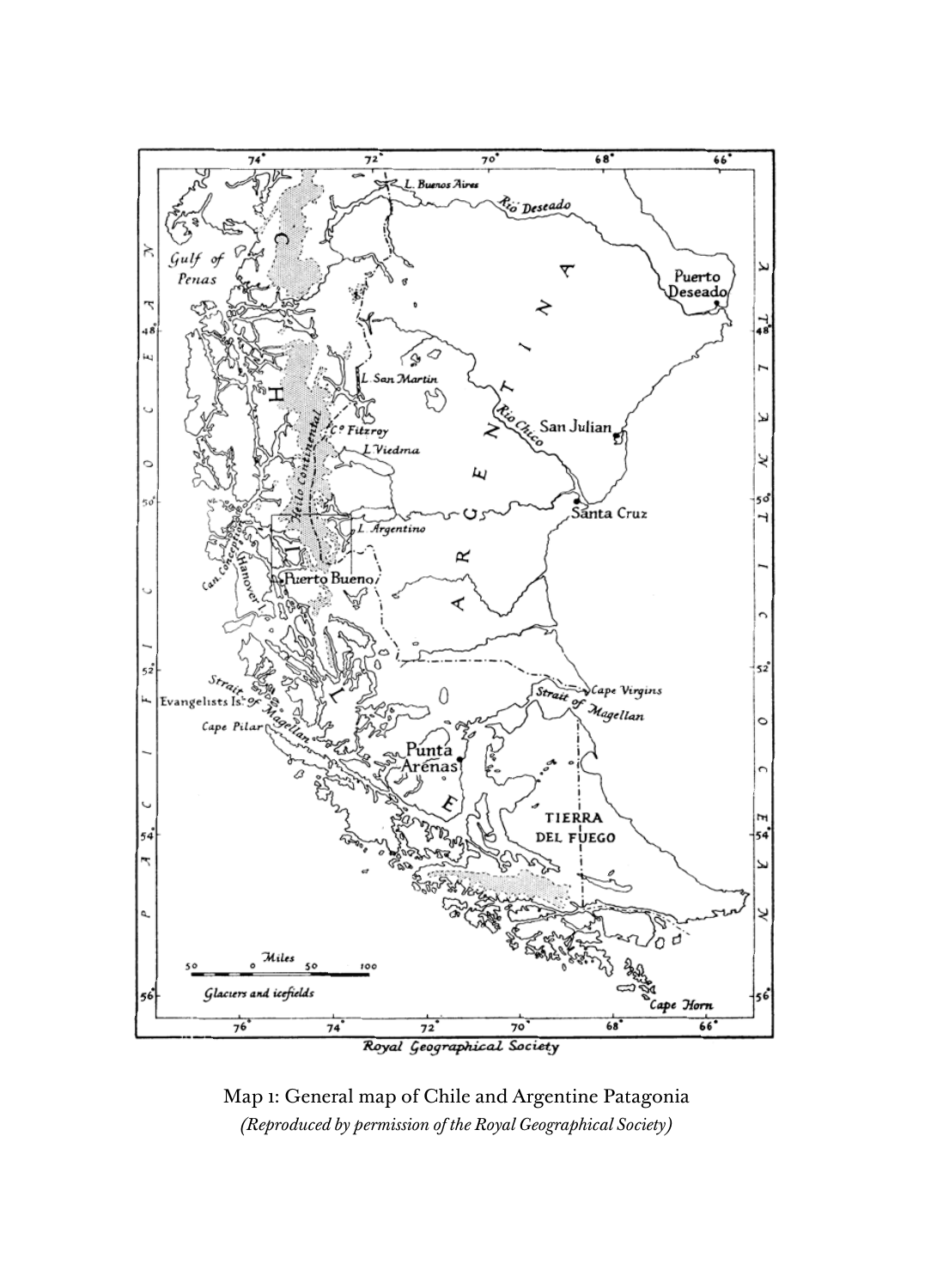#### **CHAPTER I**

## A FALSE START

<u>za za zaponi</u> *We were a ghastly crew*

The Ancient Mariner

**PROVERBIALLY IT IS NOT EASY to blow and swallow at the same time.** So also it is not easy to combine mountaineering and sailing. There are, however, one or two places where such a thing can be done. In the Lofoten Islands a man can sail to the foot of his chosen rock face. On the southernmost coast of Chile, where the high Andes begin to dwindle, there are glaciers reaching down to the sea where a mountaineer can step from his boat and begin his climb at sea-level. A region such as this has an irresistible attraction for a mountaineer who, late in life, catches sea fever and aspires to making an ocean voyage in his own boat.

These Chilean glaciers have their origin in the Patagonian ice-cap (Hielo Continental as it is known there). This covers some 400 or 500 miles between 44° and 51° S., and varies in width from twenty to fifty miles and in height from 6000 to 10,000 ft. I first heard of its attractions in 1945, just after the war, from a friend who had learnt of it while a prisoner in Germany. For the most part the ice-cap was unexplored. No one yet had crossed it, and its glaciers, besides coming so conveniently down to the sea, had other strangely attractive features. Trees grew upon them—one felt this must be an exaggeration. Humming birds and parrots nestled in their branches and penguins paced the ice beneath. On the Argentine side of the range—the accepted way of approach—there were great lakes and forests, and beyond those to the east there were the rolling pampas where millions of sheep roamed, attended by gaucho shepherds, wild characters who lived on meat and maté tea, and rode down ostriches with whirling bolas. The more prosaic details of this glowing account were confirmed by the best map then available, the 1 to 1,000,000 sheets of the American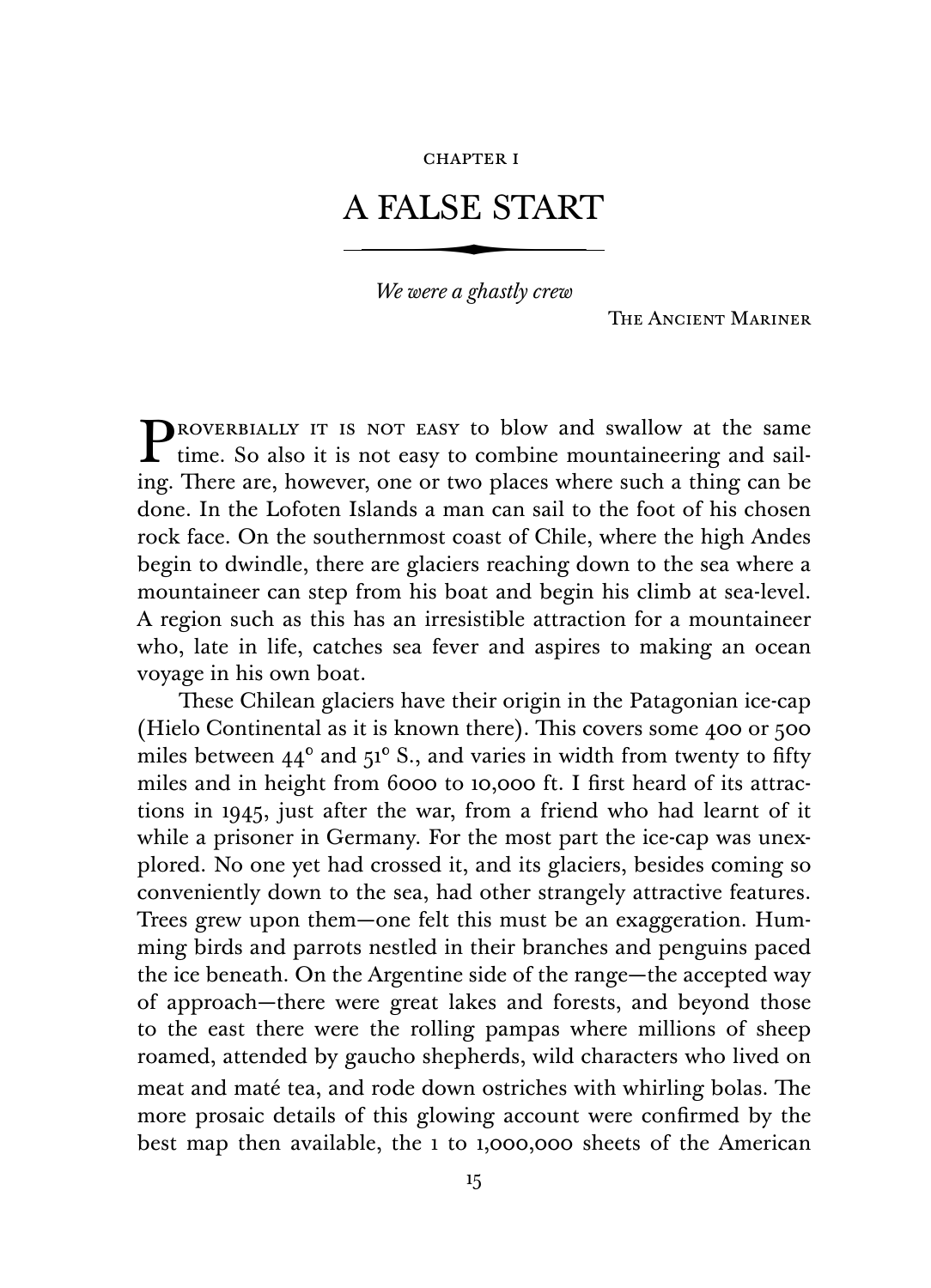Geographical Society. This showed two white, blank spaces bearing the magic word *inesplorado*. On these two blank spaces, the northern and southern parts of the ice-cap divided by the Rio Baker, were shown numerous glaciers descending to the Patagonia channels on the west, and to the great lakes of Argentino, Viedma, San Martin, and Buenos Aires on the east.

This dazzling picture of a new field for mountain exploration had its blemishes and the chief of these was the weather. Indeed, without some such factor, there seemed little reason why such a large and comparatively accessible region should remain not only unmapped but also unvisited. A little had been done from the Argentine side, for the most part by those interested in its geology and glaciology, and since the lakes offered the readiest access most of the glaciers descending to them had been named. As the prevailing wind and weather are from the west, the Argentine side is more sheltered and therefore drier and less windy than the Pacific side. Even so, of the numerous attempts to reach the summit of the ice-cap or to cross it (the first was in 1914) all except the most recent (1954) had been repulsed by bad weather. The Pacific side, where the weather is worse and where there is nothing but rock, ice, and tangled rain-forest, is for nearly a thousand miles uninhabited and inaccessible except by boat. This had scarcely been touched.

Neither my friend nor the fellow prisoners with whom he had discussed this exciting region were able to follow their ideas up, so that I had to act alone. I must lose no time in getting to Buenos Aires whence I could travel south and west by rail and bus; for there are roads or dirt tracks across the Patagonian pampas serving the numerous estancias some of which lie within fifty miles of the glaciers. At that time I had no notion of crossing to South America in anything but the orthodox way, but a round of the shipping companies soon showed me that there was no getting there at all; or at any rate within the next two or three years, by which time, perhaps, the claims of a multitude of would-be travellers, all with prior or more urgent reasons, might have been met. I forgot Patagonia and went back to the Himalaya.

In the decade after the war, thanks to the opening up of the Nepal Himalaya, to the successful use of oxygen, and to the consequent scramble to be the first upon one of the giants, the tempo of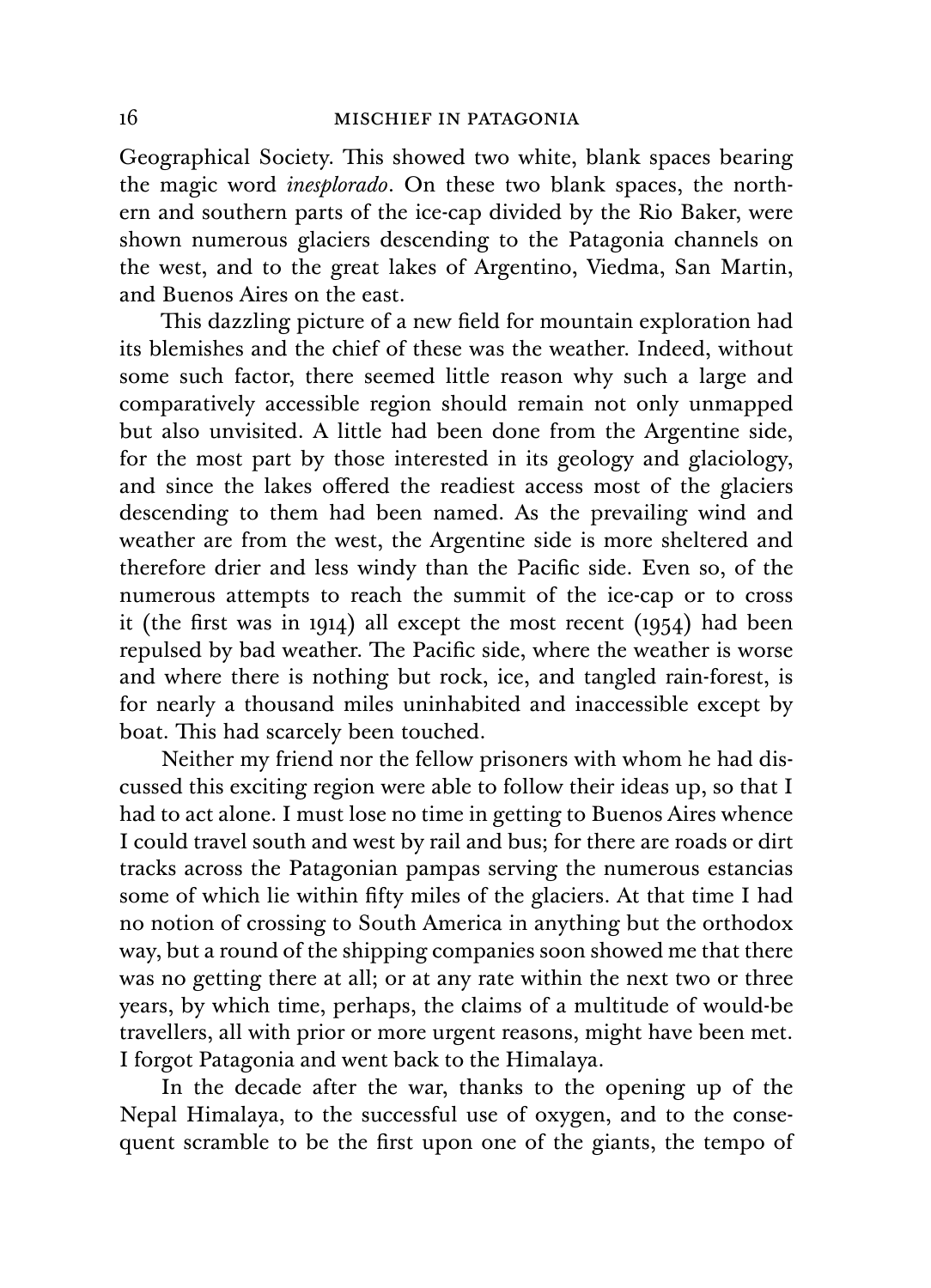Himalayan climbing became fast and furious. In this decade the year 1949 was almost as noteworthy as 1953, the year in which Everest was climbed, for 1949 marked the throwing open of the Nepal Himalaya. That year one small and not particularly successful party went to the Langtang Himal. The next year saw a similar party in the field as well as the first big post-war expedition, the French party which climbed Annapurna I, the first twenty-six thousander to be climbed. In the autumn of the same year a party of four Americans\* and the writer were the first outsiders to visit Namche Bazaar, the home of the Sherpas, and to traverse the Khumbu glacier at the foot of Everest. As if this was the ringing of the bell for the last lap the pace then quickened. With little or no encouragement from our account of what we had seen of Everest, European climbers, or rather nations, began to file their applications to attempt the ascent from the Nepal side; and at the same time numerous private parties set out for this wonderful new field. By 1953 the second applicant on the list (fortunately the British party) had climbed Everest. By 1956 not only had it been climbed again but the six next highest peaks had been, in the classic phrase, 'knocked off', and there were some forty expeditions afoot, eleven of them, employing 5000 porters, in Nepal.

The Himalaya are extensive, no less than 1500 miles in length, but a quiet man might well shrink from going, say, to Katmandu, the starting place for the Nepal Himalaya, if he thought he was likely to meet there eleven other parties with their 5000 porters. Moreover, if he had the misfortune to find himself travelling in the wake of one of these parties he would find food hard to come by, and local transport either unobtainable or at a premium. Such inhabitants as did remain would all be wearing climbing boots and wrist-watches and would drive uncommonly hard bargains. Added to these considerations is the undoubted fact that the Himalaya are high, too high for those who are not 'in the vaward of youth', and though the ageing mountaineer will assuredly find rich solace in its valleys and upon its glaciers he is not likely to resort to them when he knows there are peaks in other parts of the world still within his feeble grasp. So I began

Dr Charles Houston of K2 fame, his father Mr Oscar Houston, Anderson Bakewell and Mrs E.S.Gowles.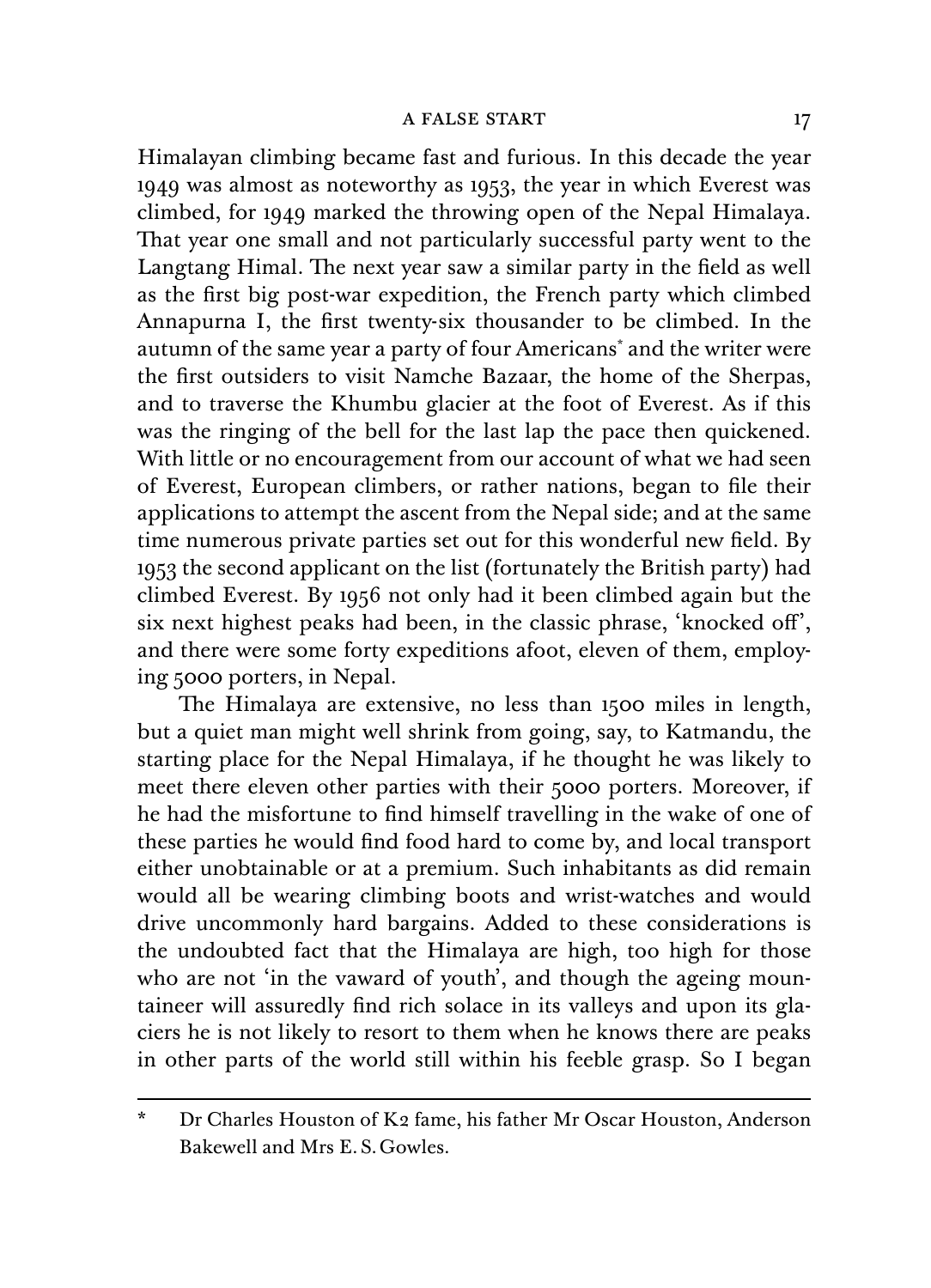thinking again of those two white blanks on the map, of penguins and humming birds, of the pampas and of gauchos, in short, of Patagonia, a place where, one was told, the natives' heads steam when they eat marmalade.

Before this line of thought had led me anywhere I had acquired a stout 14ft. dinghy as a first step to venturing upon the sea. There are a number of mountaineers whose devotion to mountains is not entire, who own and sail boats; but there are few sailors who also climb. Of these, the best known was the late Conor O'Brien. He was a celebrated yachtsman who had designed his own yacht *Saoirse*. Having been invited to join a climbing party in the New Zealand alps for Christmas in 1923 he thought a voyage there an excellent opportunity for trying her out. Going by the Cape and running his easting down in the Roaring Forties he reached New Zealand. He arrived too late for any climbing so he sailed home by way of the Pacific and Cape Horn. One feels that his devotion to the sea came first and that in his eyes the loss of a climbing season was nothing to the accomplishment of such a tremendous voyage.

There is something in common between the arts of sailing and of climbing. Each is intimately concerned with elemental things, which from time to time demand from men who practise those arts whatever self-reliance, prudence, and endurance they may have. The sea and the hills offer challenges to those who venture upon them and in the acceptance of these and in the meeting of them as best he can lies the sailor's or mountaineer's reward. An essential difference is, perhaps, that the mountaineer usually accepts the challenge on his own terms, whereas once at sea the sailor has no say in the matter and in consequence may suffer more often the salutary and humbling emotion of fear.

The sea's most powerful spell is romance; that romance which, in the course of time, has gathered round the ships and men who from the beginning have sailed upon it—the strange coasts and their discoveries, the storms and the hardships, the fighting and trading, and all the strange things which have happened and still do happen to those who venture upon it. For the professional sailor this romantic veil has no doubt become threadbare, but for the amateur there is endless fascination. As Belloc says of the amateur sailor 'In venturing in sail upon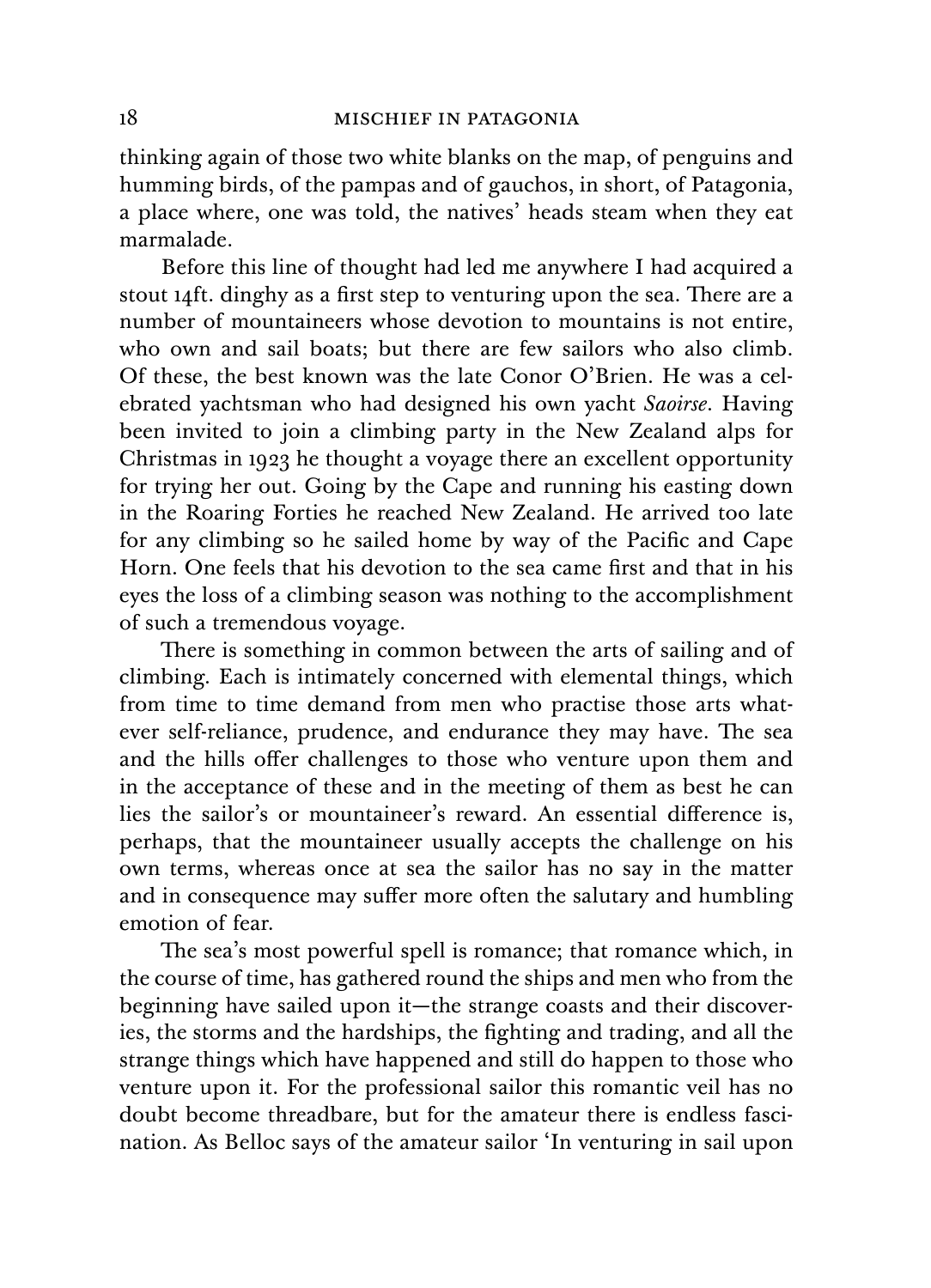strange coasts we are seeking those first experiences and trying to feel as felt the earlier man in a happier time, to see the world as they saw it'. With the mountains there is no romance. Man's association with them is relatively recent and perhaps artificial. With the sea it is as old as himself, natural and inescapable.

From the dinghy I graduated to a friend's four-tonner. In this we twice crossed the Irish Sea and these crossings had given us nearly as much satisfaction as if we had crossed an ocean. Even on those short passages we learnt a lot. We made unexpected landfalls; we lost a dinghy, we were sucked into and finally flung out of the Devil's Tail race near Bardsey Island—a chastening experience—and once in a thick mist we discovered in Cardigan Bay a buoy which no one else had ever seen before or has seen since. My apprenticeship was interrupted for eighteen months while I was in Burma but on my return I was lucky enough to be able to sail from Portsmouth to the Mediterranean in the 17-ton cutter *Iolaire* which then belonged to one whom, in seafaring matters, I have always thought of as the maestro\* . Upper Burma is 500 miles from the sea and except near the Tibet border has no real mountains, so that on quitting it my unsatisfied longing was equally poised between mountains and sea. Naturally, therefore, it occurred to me to marry the two by sailing a boat to South America and landing on one of those remarkable glaciers to astonish the penguins and humming birds. Of course, I should miss the long and no doubt enjoyable approach over the pampas in the company of gauchos, ostriches, and whirling bolas, but one can't have everything.

This far-reaching decision was easier to make than even to begin to carry out. I had no boat and not much idea of what sort of a boat I would need. On that, no doubt, advice could be had, but had I a boat I had not the essential experience to handle it. The more I read, the more discouraging was the prospect. There were the gales in the South Atlantic and fierce tides in the Magellan Straits. The channels of Patagonia were beset with strong currents and stronger winds accompanied by incessant rain, sleet, or snow. The shores were uninhabited, inhospitable, iron-bound, and with more or less bottomless anchorages. It seemed wiser to buy a steamer ticket than a yacht.

Robert Somerset Esq. D.S.O.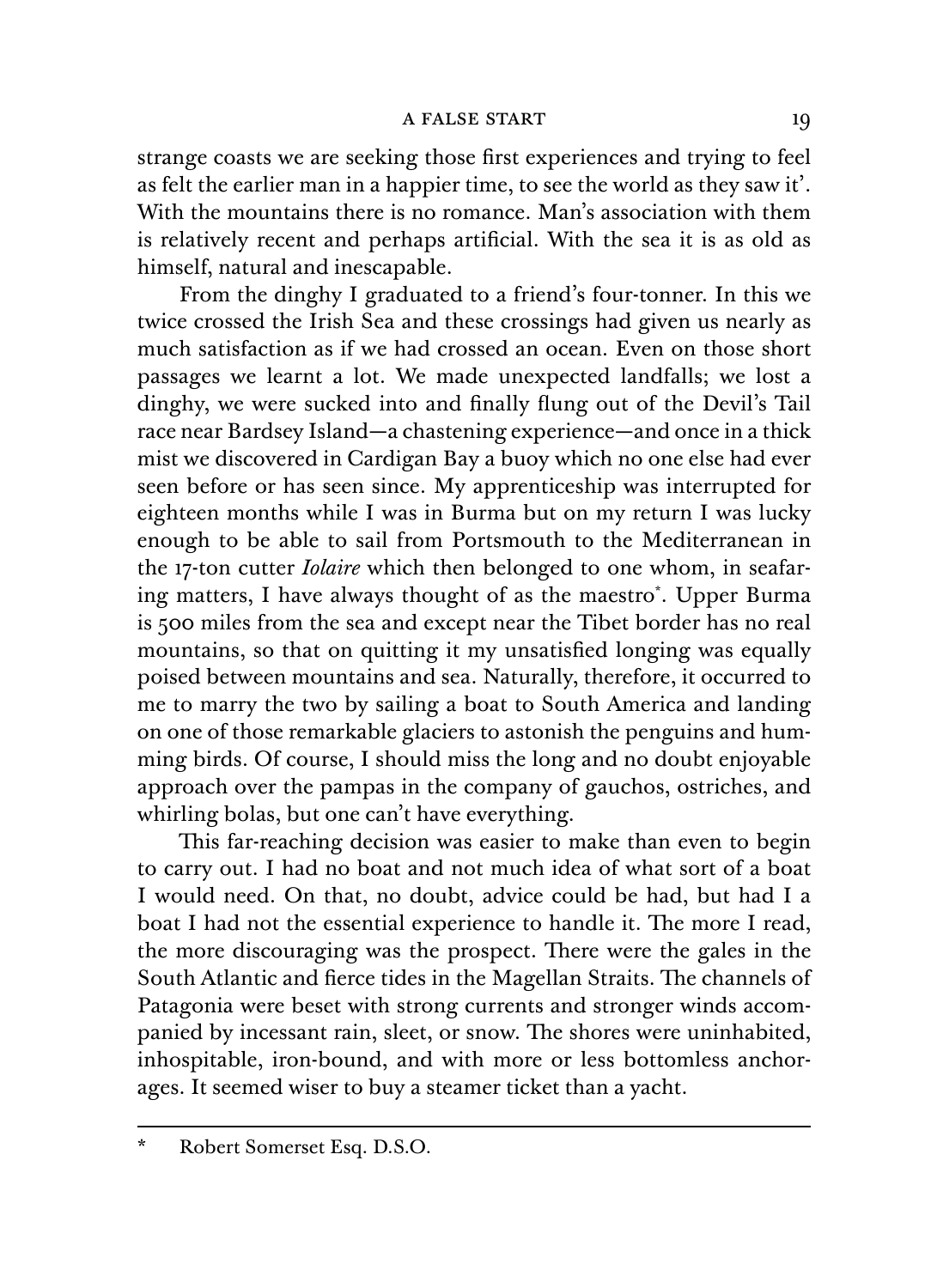The first and essential step was to find an amateur skipper who not only knew all about boats but who also would regard such a voyage, with its manifold difficulties and discomforts with eager enthusiasm. There were no doubt many such but would any of them have the necessary time? And how was I to find one?

However, in January 1954, I was put in touch with a man who was not only a competent and experienced sailor but also owned a boat of the right type. *Mischief*, built at Cardiff in 1906, was originally a Bristol Channel pilot cutter, 45 ft. overall in length, 13 ft. beam, and drawing 7 ft. 6 in. aft. Her register tonnage was 13.78 (by Thames measurement about 29 tons) and her displacement was about 55 tons, which meant that she was heavily built. Her only history known to me was what can be learnt from the entries in her certificate of registry. The first entry was in 1927 when presumably her life as a working boat came to an end and she was bought for conversion into a yacht. Since then she had had nine owners and her latest had bought her in Malta in 1953.

March had come by the time we had arranged for her to be hauled out for survey and, provided she proved sound, for subsequent fitting out. She was lying at Palma, Mallorca, where there was a good yard well used to building and repairing wooden ships. Another month passed before a slip was vacant. Time was short for if we were to reach the Patagonian channels by midsummer (southern summer), enjoy two months on the ice-cap, and be clear of those boisterous regions before the southern autumn, we had to be ready by the end of July. Everything turned on what the survey showed, for unless the hull was sound it was no use going on with the venture. To examine the outside planking the copper sheathing had to be stripped off. When this was done it was not worth putting back, but copper was so scarce in Palma that the yards and scrap-metal merchants fought for it and we got a very good price. The outside planking was mostly sound. Inside she had a foot of concrete ballast which filled the bays to the top of the floor. No doubt it had been put in when the boat was built and it seemed probable that if water had seeped beneath it the planking would be rotten. On the question of cement in yachts it is instructive to note the contradictory opinions of two experts. Claud Worth: 'The bays of *Tern* were filled with Portland cement which made her enormously strong and precluded decay in this region.' The Lonsdale Library *Cruising*: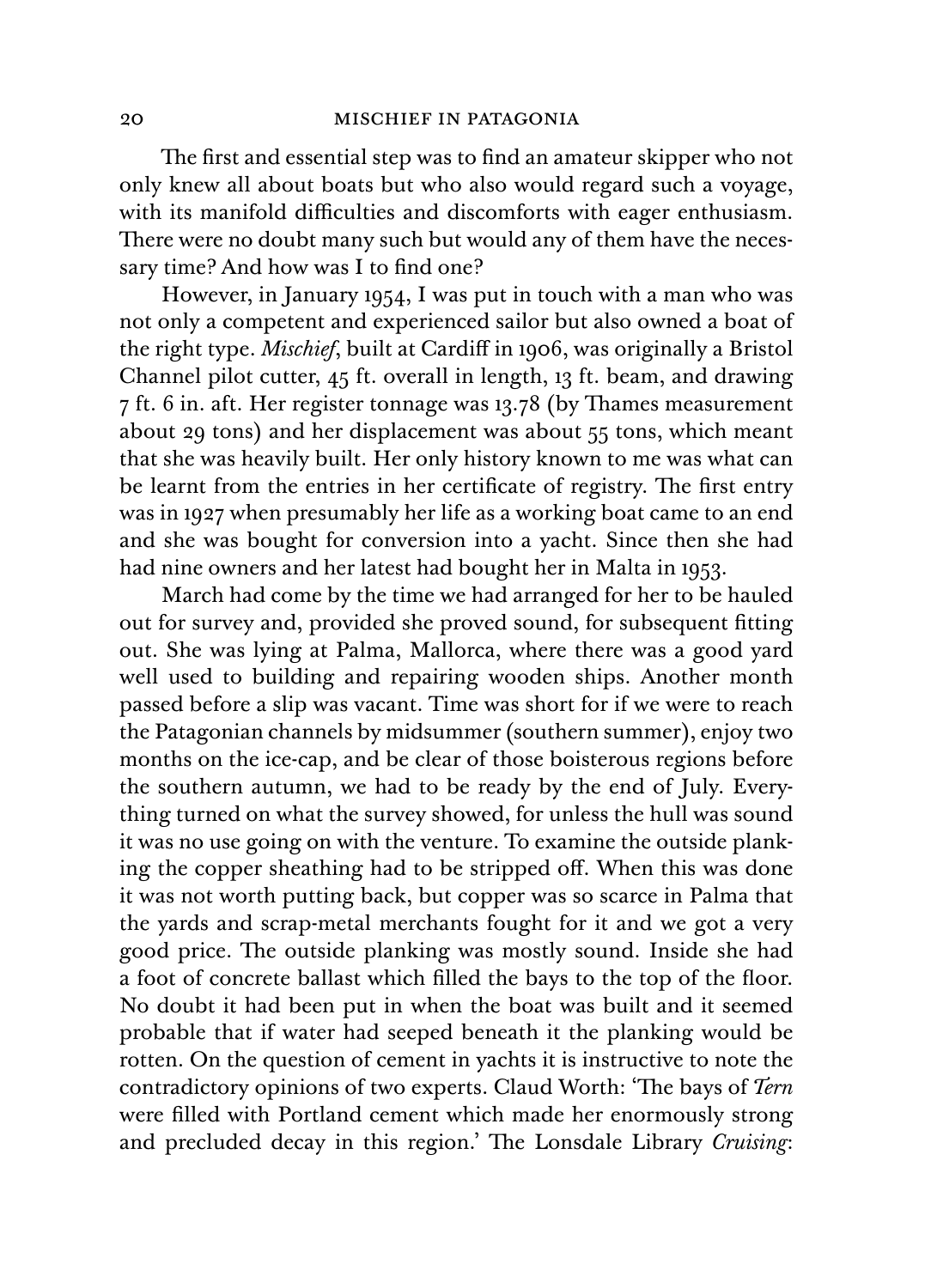'Cementing ought to be strictly avoided in a boat built of wood. The evils resulting from cement in the bilge of wood boats have been too often experienced. Moisture gets behind it and may result in dry rot.' *Mischief'*s cement had been well and truly laid. Amongst it were lumps of iron pyrites and the whole was almost adamantine. It took two men two days to chip out a hole a foot square in order to expose that small area of the bottom planks and keelson. Sure enough there was water. Overnight quite a pool collected and our hopes fell accordingly; but the yard foreman, who had spent a lifetime with wooden ships, having done some probing, declared the wood sound. In fact it was almost as hard as the concrete.

I bought the boat and we told the yard to go ahead with the refit. The several pages of our requirements had already been made out by my friend the late owner, to whose knowledge, thoroughness, and hard work I should like to pay tribute. As well as the work on hull and deck—new planks, recaulking, the doubling of all fastenings and keel bolts, new rail cap, stanchions for life-lines, and a hundred and one lesser jobs—all the standing and running rigging had to be renewed. In addition there was a mass of work to be done below—alterations to berths and lockers, the fitting of extra tanks for water and petrol, not to mention galley fittings, lockers for vegetables, sails, and bos'n's stores, rewiring, and so on. The mast had already been taken out for scraping and overhaul, as well as the inside ballast for chipping and painting. This consisted of about a hundred and twenty iron pigs of about 100 lb. each, vile things to have to handle and stow without the help of a professional weight-lifter. Inside ballast conjures up for most owners the dreadful vision of a ship on her beam ends with iron pigs cascading about the cabin. Happily *Mischief'*s ballast never shifted.

In May, after another cruise with the 'Master' in *Iolaire* to North African ports and Malta, I returned to Palma to live on board until we sailed. It was hard lying, for *Mischief* was still on the slip and as the ballast was still out there was no floor to the cabin. Work went on steadily but slowly. There were frequent interruptions for *fiestas*, but on the whole the Spanish shipwrights and carpenters worked well and the cost was half what it would have been in a home yard. At last the time came for her to go back into the water. We slapped on the blue anti-fouling paint with a will and when she was afloat she was moored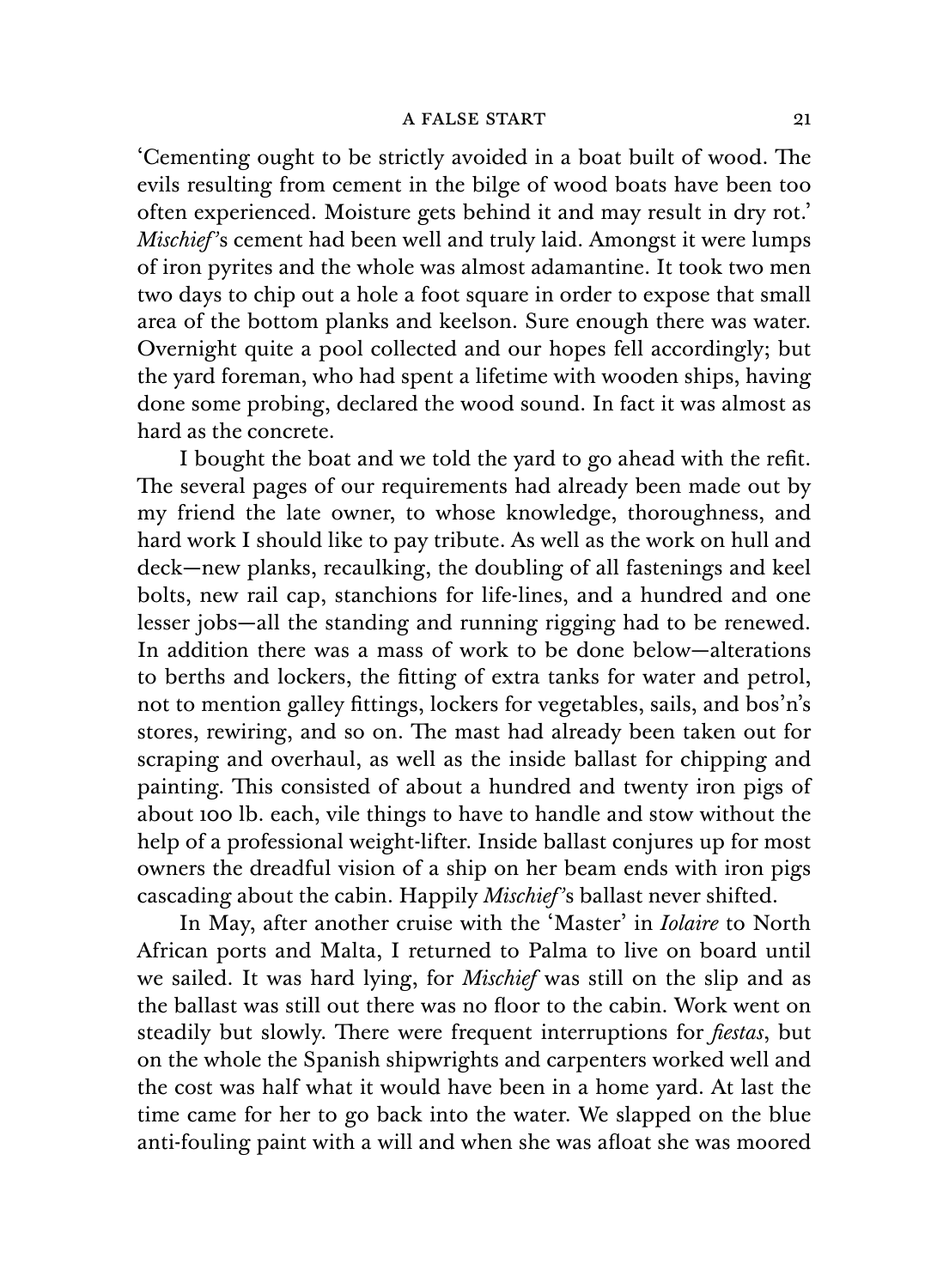alongside a floating crane where the mast was stepped and the rigging set up. There were still hundreds of small things to be done before she was ready for sea, but now she was looking like a ship, and a deep sea ship at that, with the after shrouds and the topping lifts swathed in baggywrinkle. The shrouds were the admiration of all. Later they raised many a laugh in yachting harbours, for they were of unyachtlike dimensions, 2½in. wire with bottle screws to match. The forestay was 2¾in. wire and the rest of the standing and running rigging was proportionately sturdy. It paid handsomely. We never need have anxiety about the mast, nothing ever carried away, and we returned to England in 1956 using the same main sheet and jib sheets we had fitted at Palma. Altogether one felt that she was 'fit to shunt ice' as the old whaling captain remarked to Slocum of his famous *Spray*. Though we did not encounter any storm such as drove *Spray* back willy-nilly into the Magellan Straits, we did in fact shunt a great deal of ice, something which *Spray* never had to do.

The new suit of sails having arrived from England, the mainsail was bent on, and at the end of July, late but not too late, we left Mallorca bound for Gibraltar where we had to pick up sea stores sent there from England. These consisted of food for six months. A like amount had been sent to Montevideo to await our arrival. In contrast to my subsequent experience a crew had been found without much effort on my part. As they dispersed with equal facility there is no need to name them. When agreeing with the previous owner that he would skipper *Mischief* for me, an ineluctable condition (on his part) was that his wife should be one of the crew. She was a modern Grace Darling who could hand, reef, and steer, as the phrase goes, and she shipped as bos'n. I had had misgivings about this, not that I questioned her ability but I had at the back of my mind the remark of some sage from China, a country prolific in sages, to the effect that discord is not sent down from Heaven but is brought about by women. But it was both or nothing; no song, no supper.

We made a slow passage of ten days to Gibraltar where we had no sooner tied up than I learnt that the skipper and his wife were going no farther. On passage, relations between Grace Darling and myself had been strained although I had been self-effacing, as an owner should be, and as silent as usual. Perhaps one of the few remarks I ventured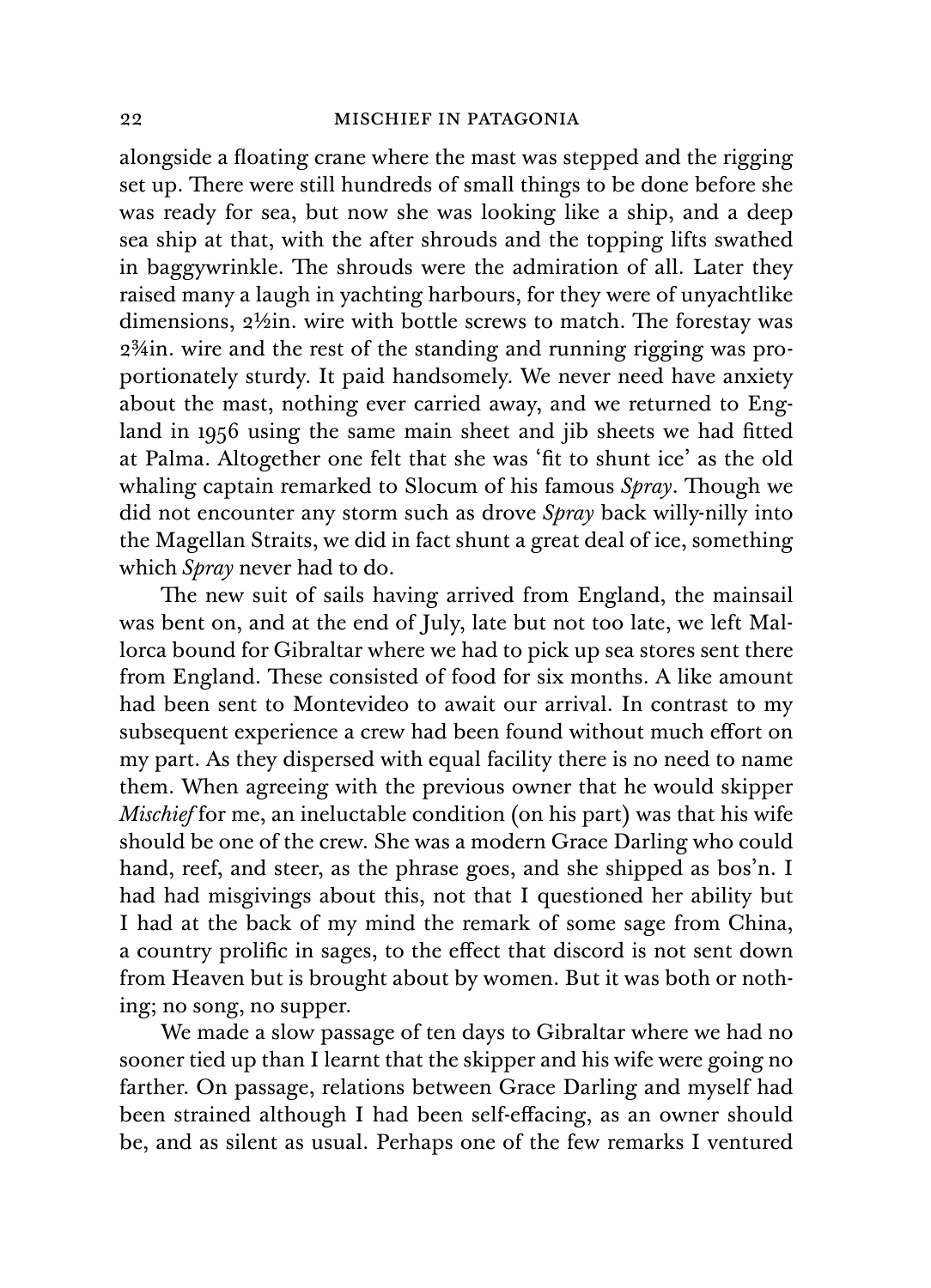had not been well chosen. We took it in turns to cook and the day after Grace Darling's turn, when one of the crew who knew how to cook was officiating, I thanked God aloud for having on board one whose presence ensured our having good meals on at least one day in five. Besides a clash of temperaments there may have been other factors; we were late in starting, were bound for a rude climate, and in spite of all that had been done we were not in every respect ready for sea. With a mind fully occupied with all the implications of this miserable, unlooked-for, and abrupt ending to a promising venture, I could yet feel for the skipper whose hard work in fitting out now went for nothing. But he had no option—a wife's counsel is bad, but he who will not take it is mad.

The other two crew members adjourned immediately to the Yacht Club to celebrate our safe arrival, and it soon became clear that they had no intention of continuing. Neither would they help take the ship back to England although one of them was well able to take charge of a yacht. I could not leave her at Gibraltar where there are land rats and water rats who prey upon laid-up ships, so the only thing to do was to sail her back with a scratch crew. To add to these embarrassments I had to explain to the admiral who had honoured the venture by asking the crew and myself to lunch that we were no longer on speaking terms. On the other hand it was pleasant to be joined the same day by David Drummond, lately an instructor at the Outward Bound Mountain School, Eskdale, who had hoped to be one of the ice-cap party. He knew nothing about the sea but being a mountaineer he would stand by me and not desert like the yachtsmen.

September was well advanced before we cleared from Gibraltar with a scratch crew—the exotic fruits of an advertisement in the local newspaper. The only two who counted were a sergeant and a corporal from a R.A.S.C. Water Transport unit who had obtained a month's leave in order to come—a month, I thought in my innocence, being ample allowance for a voyage of 1200 odd miles. They had been to sea but knew nothing about sail. They soon picked it up, were a likeable pair, and failed only in staying power. A private from the Duke of Wellington's, and a Scottish youth from the dockyard who had come out three weeks before and now wanted to go home, completed the motley crew and irritated beyond measure the novice who was now skipper. In summer strong northerly winds prevail along the Portuguese coast.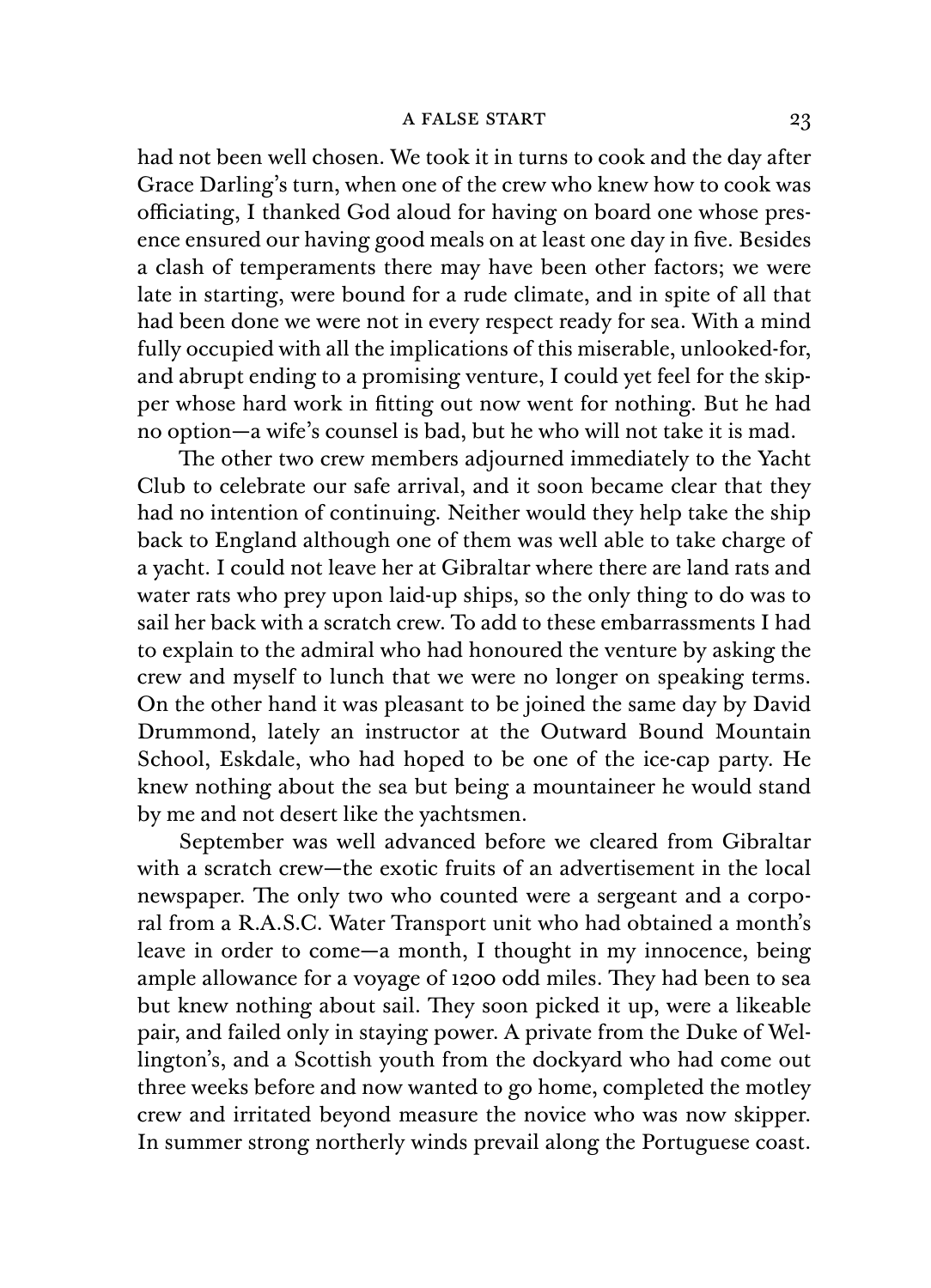#### 24 MISCHIEF IN PATAGONIA

By late September these should have weakened and have become less steady. I counted on having at least a small proportion of fair winds, but having rounded Cape St Vincent in good style we met with constant, strong head winds with which we battled for the next eighteen days. By going out a hundred miles from the coast we fared no better and succeeded only in demoralising the crew, who would have much preferred noting our progress, however slow, against some land. Having no sextant I was navigating by dead reckoning but thanks mainly to a very friendly Union Castle boat, the *Roxburgh Castle*, I had a pretty good idea where we were. The incessant beating into wind and sea, with one or two nights spent hove to, told on the crew who began to murmur loudly. Unwisely, perhaps, I had told them we were about the latitude of Oporto, whereupon the two N.C.O.s declared that unless I put in and landed them they would no longer stand their watches. In fact, mutiny on the high seas. The situation called for a bucko mate and a belaying pin. I had plenty of belaying pins (there were half a dozen each side in the fife-rail) but no bucko mate. I was too old for the role and David was too good-natured. Having little confidence in myself and none in the crew Oporto was the last place I should have picked upon. At the entrance is a bar, the tidal streams attain a rate of seven knots, and during freshets the ebb in the river has been reported to run at sixteen knots.

There was nothing else for it so I headed her for Oporto where we made a good landfall. By sundown we were off the bar. A swell was running and we had no information as to the state of the tide. On board were Tide Tables for all the ports of the South Atlantic, the Pacific, and the Mediterranean, but none for the coast of Portugal. As we motored slowly in we were startled by the report of a cannon. Were the natives hostile or was it an old Portuguese custom thus to salute the setting sun? A moment later a man appeared on the jetty beyond the bar excitedly waving a newspaper. The sergeant assured me he was beckoning us in whereas I was quite sure he was waving us out. Even as I put her round she bumped twice on the bottom. We anchored for the night well outside the bar.

In the morning a pilot came off, took us up the river and moored us below the city with warps, springs, and our heaviest anchor. He said they had fired the gun to warn us and that had we attempted to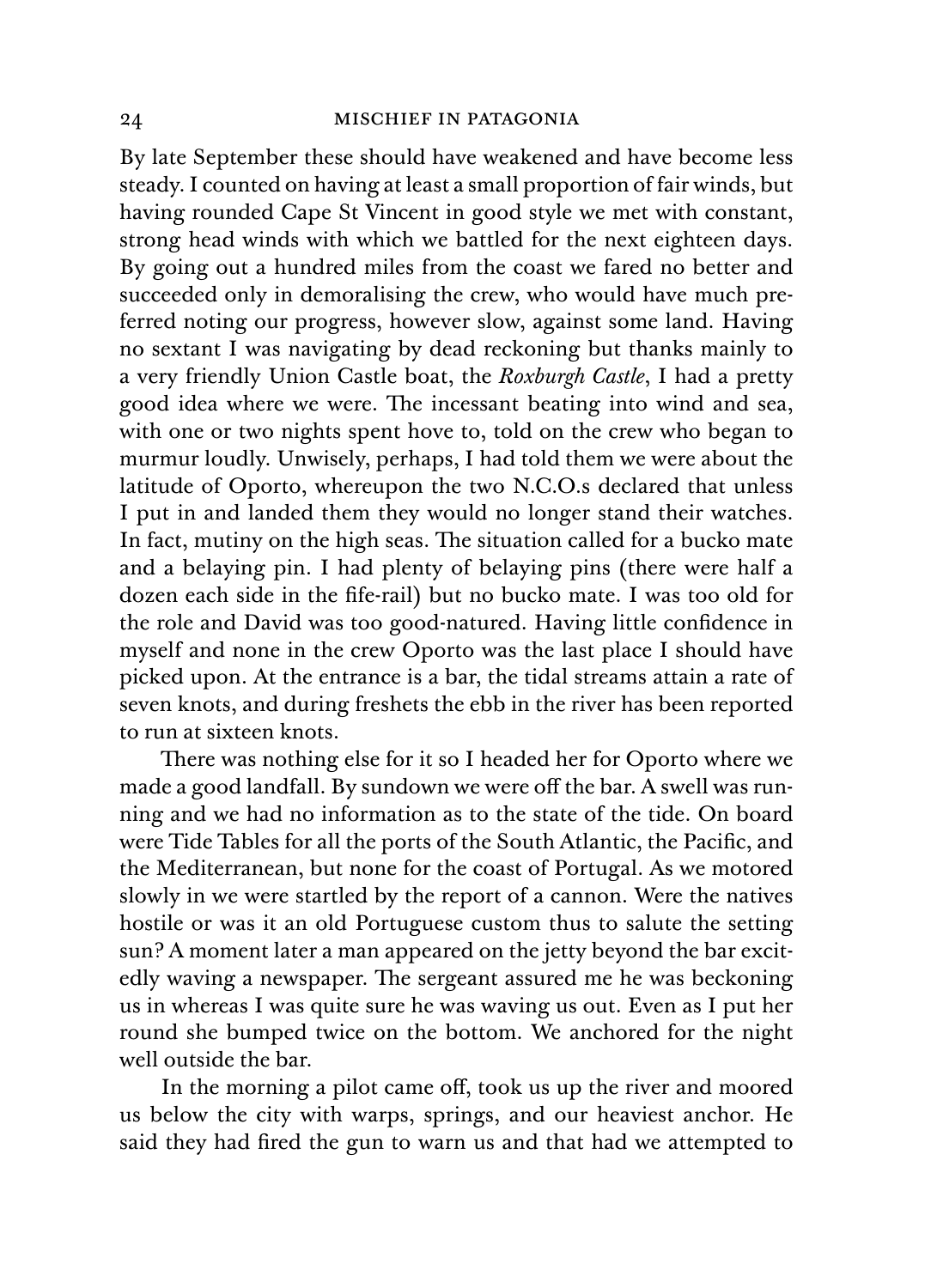cross the bar we would surely have lost the ship. The R.A.S.C. men departed, leaving me with three weak hands, two of them unwilling. I had to choose between the cheap but doubtful step of recruiting two unknown Portuguese sailors, with whom I should not be able to exchange a word, or the expensive step of calling for professional help from home. Lying in a nearby yard with a professional skipper on board was the English yacht *Iyruna* which had left Gibraltar just before us. She had met heavy weather, been damaged, and had put back to lay up for the winter. Her skipper was not able to come but he gave me the name of a likely amateur, W.A.Procter (of whom more later) who at that time, however, could not leave England. At length Humphrey Barton and a friend flew out and we sailed the same afternoon.

By now, late October, our old enemy the north wind had given place to south-westerly winds with drizzling rain. Although the wind was not strong we managed to break the gaff. This decided us to put into Vigo. We were off what we thought was the entrance to the bay. It was dusk, the weather thick, and we attributed to low cloud the fact that we could not see the light, which, as in many Spanish lighthouses, is sited too high. *Mischief* had now a skipper of very different calibre, so we stood boldly in and once inside the narrow entrance picked up the buoys marking the channel. For two hours we motored on towards the bright lights of a large town and having closed the lights and duly noted the wharves where, I was assured, Atlantic liners tie up, we began searching for the Yacht Club. Although we went in close enough to take the ground, we failed to find it. We drew off a little and anchored in disgust.

The Yacht Club proved to be as elusive by daylight and the reason became clear when, having hailed a man in a dinghy, we learnt that we were not in Vigo Bay but in the next bay to the north. Still, in this delightful cruising ground we had a very pleasant sail round to Villagarcia where, although it was a Sunday, we had the gaff repaired. Off Finisterre it broke again, but under trysail and headsails with a brave southerly wind we made good time across the bay until we ran into fog. Out of this a huge French battleship appeared and vanished like a wraith. While we were remarking this apparition the Scottish youth his one active contribution to the voyage, for which I forgive him all—drew our attention to a pillar buoy on the port bow and breakers